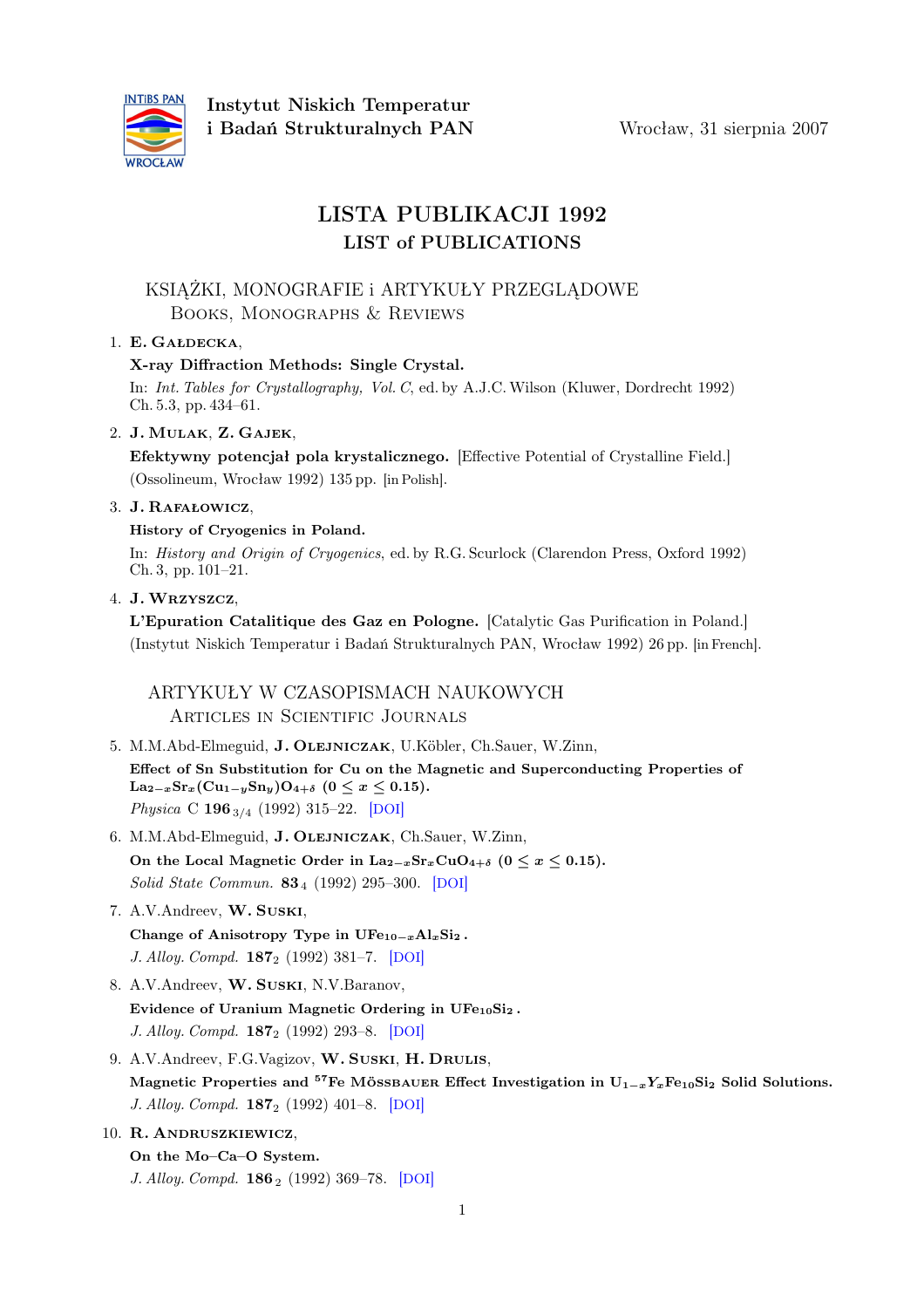11. R. Andruszkiewicz, M. Wołcyrz,

A New Strontium Molybdate:  $SrMo<sub>5</sub>O<sub>8</sub>$ . J. Alloy. Compd.  $190_1$  (1992) L19-21. [[DOI](http://dx.doi.org/10.1016/0925-8388(92)90161-2)]

12. K. Balcerek, Cz. Marucha, J. Rafałowicz, R. Wawryk,

A Universal Dependence for Thermal Conductivity of Metals and Diluted Alloys. *Int. J. Thermophys.*  $13_6$  (1992) 1085–96. [[DOI](http://dx.doi.org/10.1007/BF01141217)]

13. K. Bartkowski, E.Gratz, J. Rafałowicz, T. Tyc, Thermal Conductivity and Electrical Resistivity of Intermetallic  $RECu_2$  Compounds  $(RE = Lu,$ Ho, Er, Dy).

phys. stat. sol. (b)  $170_1$  (1992) 255–66. [[DOI](http://dx.doi.org/10.1002/pssb.2221700126)]

14. A.B.Beznosov, A.I.Galuza, N.F.Kharchenko, A.A.Milner, H. Ratajczak, W. Suski,

### Amorphous Magnet UFe<sub>10</sub>Ge<sub>2</sub> : Optical Studies.

Fiz. Nizk. Temp. 18 Suppl. 1 (1992) 263-4. Also in: Sov. J. Low Temp. Phys. 18 Suppl. 1 (1992) \*\*\*-\*. 2nd Int.Symp.on Magneto-Optics, KHAR'KOV, UA, 1991.09 10–13

15. M.E. Бойко, Б.С. Задохин, **K. Łukaszewicz**, Ю.Ф. Марков, A. Pietraszko, J. Stępień-Damm,

Рентгеноструктурные исследования спонтанной деформации в кристаллах  $Hg_2Cl_2$ . [X-ray Investigations of the Spontaneous Deformation in Hg<sub>2</sub>Cl<sub>2</sub> Crystals.]

 $\Phi u$ з. Тверд. Тела 34<sub>3</sub> (1992) 902–8 [in Russian]. Engl. in: Sov. Phys.- Solid State 34<sub>3</sub> (1992) 483–6.

16. E. Boroński,

#### Enhancement Factors in Metals.

Mater. Sci. Forum 105-10 (1992) 181–8 [pt I]. 9th Int.Conf.on Positron Annihilation, SZOMBATHELY, HU, 1991.08 26–31

- 17. E. Boroński, S. Daniuk, G. Kontrym-Sznajd, A. Rubaszek, H. Stachowiak, Badanie metali metodą anihilacji pozytronów. [Investigation of Metals by Positron Annihilation.] *Wiadom. Chem.* 46 $_{7/8}$  (1992) 457–92 [in Polish].
- 18. E. Boroński, T.Jarlborg,

## Calculation of Positron–Electron Enhancement Factors for Real Metals on the Base of Band Structure Data.

Mater. Sci. Forum 105-10 (1992) 607–10 [pt I]. 9th Int.Conf.on Positron Annihilation, SZOMBATHELY, HU, 1991.08 26–31

19. A.Ю.Боровиков, В.Н.Быков, А.Г.Наумовец, А.В.Подзелинский, Г.А.Пучковская, **В.И.Степкин, J. BARAN, M. MARCHEWKA, H. RATAJCZAK,** 

Исследование морфологии и структуры пленок, полученных при нанесении стеариновой кислоты и стеарата марганца на кремний методами Ленгмюра-Блоджетта и вакуумного Hauplinguist is entirely Study of Morphology and Structure of the Films Prepared by the Deposition of Stearic Acid and Manganese Stearate on Silicon with LANGMUIR–BLODGETT and Vacuum Evaporation Methods.

 $V_{\mathcal{W}}$   $\Phi u_3$ .  $\mathcal{H}$ .  $37_{12}$  (1992) 1853–60 [in Russian]. Engl. in: Ukr. J. Phys.  $37_{12}$  (1992) \*\*\*–\*\*.

20. R. Cywiński, S.Bigliardi, M.Manfredi,

Energy Transfer in the Thermally Annealed  $KCl : Pb^{2+}$ ,  $Mn^{2+}$  System. phys. stat. sol.(b) 171<sup>2</sup> (1992) 517–21. [[DOI](http://dx.doi.org/10.1002/pssb.2221710223)]

21. R. Cywiński, J.Z. Damm,

Intrinsic Luminescence and Ionic Radii Relations in FCC Alkali Halide Crystals. phys. stat. sol. (b)  $170_1$  (1992) K61–4. [[DOI](http://dx.doi.org/10.1002/pssb.2221700151)]

#### 22. M. Czapelski,

Effect of Concentration in the Melt on Distribution of  $Eu^{2+}$  in KCl Crystals. Cryst. Res. Technol.  $27_6$  (1992) K83-6. [[DOI](http://dx.doi.org/10.1002/crat.2170270628)]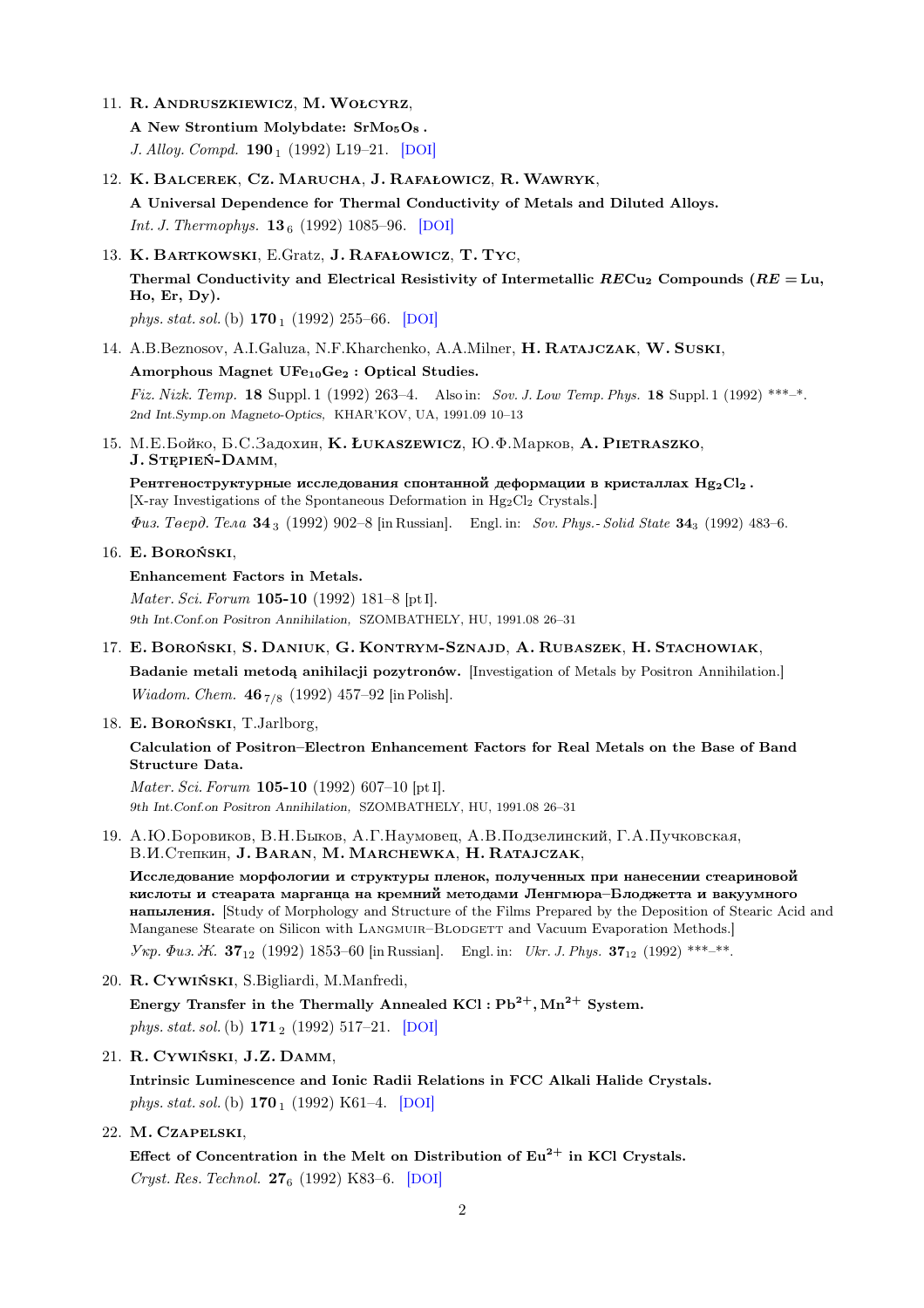### 23. S. Daniuk, G. Kontrym-Sznajd, M.Šob, J. Majsnerowski, H. Stachowiak,

Positron Annihilation with Rare-Gas Core Electrons: Momentum Dependence of Enhancement Factor.

Mater. Sci. Forum 105-10 (1992) 627-30 [pt I]. 9th Int.Conf.on Positron Annihilation, SZOMBATHELY, HU, 1991.08 26–30

### 24. S. Daniuk, M.Šob, A. Rubaszek,

High Sensitivity of Rare-Gas Core Positron Annihilation Characteristics in Metals to the Lattice Dimensions and to the Parameters of Electron and Positron Models.

Mater. Sci. Forum 105-10 (1992) 631–4 [pt I]. 9th Int.Conf.on Positron Annihilation, SZOMBATHELY, HU, 1991.08 26–30

#### 25. I.S.Donskaya, K. Durczewski, A.R.Kessel, J. Ulner,

Phonon-Induced Indirect Quadrupole–Quadrupole and Quadrupole–Dipole Interactions in a Model Tetragonal Lattice.

J. Magn. Magn. Mater. 104-7 (1992) 883–4 [pt II]. [[DOI](http://dx.doi.org/10.1016/0304-8853(92)90406-E)] Int.Conf.on Magnetism (ICM'91) EDINBURGH, Sc., UK, 1991.09 02–06

#### 26. H. DRULIS, J. KLAMUT, N.M.Suleĭmanov,

Wpływ wodoru na własności nadprzewodników wysokotemperaturowych. [Effect od Hydrogen on  $High-T<sub>c</sub> Superconductors.$ 

*Wiadom. Chem.*  $46_{7/8}$  (1992) 493-505 [in Polish].

27. H. DRULIS, J. KLAMUT, A. ZYGMUNT, N.M.Suleĭmanov, E.F.Kukovitskiĭ,

Improvement of the Critical Magnetization Currents in  $La<sub>1.85</sub>Sr<sub>0.15</sub>CuO<sub>4</sub>$  by Hydrogen Treatment.

Solid State Commun.  $84_{11}$  (1992) 1069–71. [[DOI](http://dx.doi.org/10.1016/0038-1098(92)90442-C)]

### 28. Z. Gajek, J. Mulak,

The ab initio Computational Basis of the Angular Overlap Model and Its Phenomenological Effectiveness in the 5f Ion Compounds.

J. Phys. Cond. Matt. 4<sup>2</sup> (1992) 427–44. [[DOI](http://dx.doi.org/10.1088/0953-8984/4/2/012)]

#### 29. M. Gałczyński, M. Błażej, W. Stręk,

Concentration Dependence of Absorption Spectra of  $Pr<sup>3+</sup>$  in LaF<sub>3</sub>.

*Mater. Chem. Phys.*  $31_{1/2}$  (1992) 175–9. [[DOI](http://dx.doi.org/10.1016/0254-0584(92)90174-7)] Worksh.on the Basic & Applied Aspects of Rare Earths, VENICE, IT, 1991.05 09–10

### 30. L.Gerward, J.Staun Olsen, S.Steenstrup, M. Malinowski, S.Åsbrink, A. Waśkowska,

X-ray Diffraction Investigations of CaF<sub>2</sub> at High Pressure.

J. Appl. Cryst.  $25_5$  (1992) 578–81. [[DOI](http://dx.doi.org/10.1107/S0021889892004096)]

#### 31. H. Grabowska, J. Wrzyszcz,

Alkylation of Phenol with  $C_2$  and  $C_3$  Alkohols over Iron Catalyst. Res. Chem. Intermed. 17<sup>3</sup> (1992) 263–70.

#### 32. Z. Henkie, T. Cichorek, R. Horyń, A. Wojakowski,

The Effect of Isoelectronic Cation Substitution and Deoxygenation of  $Bi_8Sr_{8-x}Ca_{4+x}Cu_9O_{33+E-\delta}$ Superconductors on the Thermopower and Resistivity.

Physica C 198<sub>1/2</sub> (1992) 162–70. [[DOI](http://dx.doi.org/10.1016/0921-4534(92)90280-P)]

33. Z. Henkie, T. Cichorek, P. Wiśniewski, R. Fabrowski, J. Klamut,

Effect of Oxygen Deficiency on Transport Properties of  $Nd_{0.85}Th_{0.15}CuO4 - \delta$ .

J. Alloy. Compd.  $181_{1/2}$  (1992.04) 299-304 [pt I]. [[DOI](http://dx.doi.org/10.1016/0925-8388(92)90326-5)] 19th Rare Earth Research Conf., LEXINGTON, KY, USA, 1991.07 14–19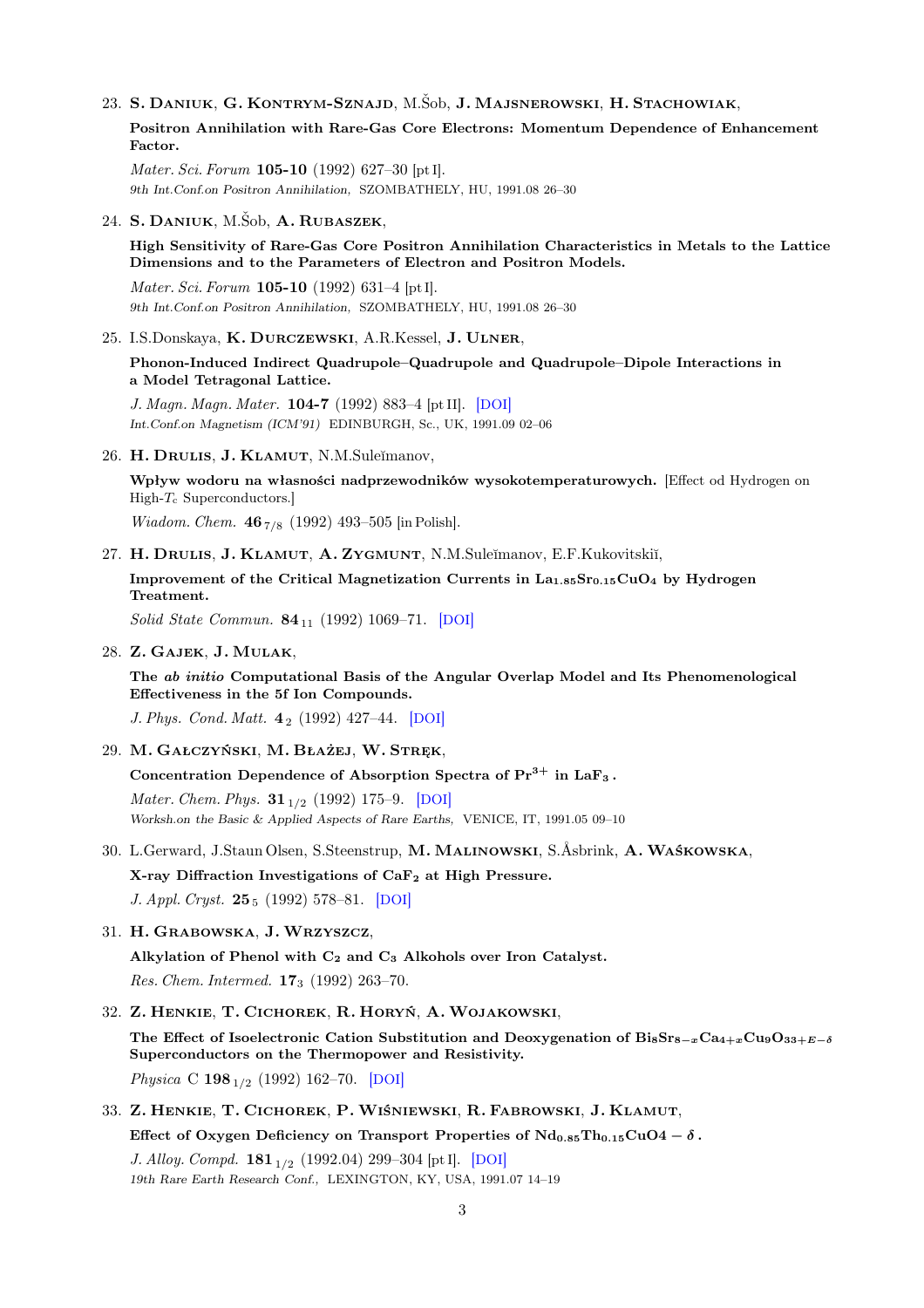34. Z. Henkie, T. Cichorek, A. Wojakowski, R. Horyń, W. Iwasieczko, Thermopower Sign Inversion Due to Deoxygenation of Hopping Conductor  $Bi_{1.6}Sr_{2.4}NdCu_{2}O_{8+x}$ .

Physica C  $202_{1/2}$  (1992) 97-103. [[DOI](http://dx.doi.org/10.1016/0921-4534(92)90300-2)]

35. Z. Henkie, R. Maślanka, P. Wiśniewski, R. Fabrowski, P.J. Markowski, J.J.M.Franse, M.von Sprang,

Anisotropy of Physical Properties of Uniaxial Antiferromagnetic USb<sub>2</sub>.

J. Alloy. Compd.  $181_{1/2}$  (1992. 04) 267–73 [pt II]. [[DOI](http://dx.doi.org/10.1016/0925-8388(92)90321-Y)] 19th Rare Earth Research Conf., LEXINGTON, KY, USA, 1991.07 14–19

36. R. Horyń, A. Wojakowski,

Krystalochemiczna charakterystyka roztworów stałych wysokotemperaturowych nadprzewodników typu  $\text{Bi}_8\text{Sr}_{8-x}\text{Ca}_{4+x}\text{Cu}_9\text{O}_{33-y}$ . [Crystallochemical Characterization of the Bi–Sr–(Ca+CuO)- Type Solid Solutions.] *Wiadom. Chem.* 46 $_{7/8}$  (1992) 507-17 [in Polish].

37. R. Horyń, M. Wołcyrz, R. Andruszkiewicz,

Effect of  $La_2O_3$  Addition on Crystal Structure of the 2201-Type Bi-Sr-Cu-O Phase  $Bigs_{3}Sr_{2}La_{n}Cu_{1.25}O_{7.75+1.5n}$ . J. Alloy. Compd.  $184_2$  (1992) L15–20. [[DOI](http://dx.doi.org/10.1016/0925-8388(92)90490-Z)]

38. M.M.Ilczyszyn, J. Baran, H. Ratajczak, A.J.Barnes, Polarized Infrared Spectra of Potassium Hydrogen Maleate and Potassium Deuterium Maleate Single Crystals.

J. Mol. Struct. 270 (1992.07) 499–515. [[DOI](http://dx.doi.org/10.1016/0022-2860(92)85050-Q)]

39. M.M.Ilczyszyn, A.J.Barnes, S.N.Bhat, H. Ratajczak,

Polarized Infrared Spectra of Ammonium Hydrogen Glutarate Single Crystal. J. Mol. Struct.  $269_{1/2}$  (1992) 23-34. [[DOI](http://dx.doi.org/10.1016/0022-2860(92)80002-Y)]

40. M.M.Ilczyszyn, T.Lis, J. Baran, H. Ratajczak,

Structure and IR Spectra of the Solid Complex of bis(Betaine)–Telluric Acid. J. Mol. Struct. 265<sub>3/4</sub> (1992) 293-310. [[DOI](http://dx.doi.org/10.1016/0022-2860(92)80108-T)]

41. M.M.Ilczyszyn, H. Ratajczak, A.J.Barnes,

Polarized Infrared and Raman Spectra of Urea–Phosphoric Acid and Urea–Arsenic Acid Single Crystals.

J. Raman Spectr.  $23_1$  (1992) 1–13. [[DOI](http://dx.doi.org/10.1002/jrs.1250230102)]

42. V.Ivanov, L.Vinokurova, A.Szytuła, A. Zygmunt,

Magnetic Properties of  $NdNi<sub>2</sub>Ge<sub>2</sub>$ ,  $NdRu<sub>2</sub>Ge<sub>2</sub>$  and  $PrFe<sub>2</sub>Ge<sub>2</sub>$ .

J. Magn. Magn. Mater. 114<sub>3</sub> (1992) L225-9. [[DOI](http://dx.doi.org/10.1016/0304-8853(92)90256-N)]

43. W. Iwasieczko, H. Drulis, R.M.Frąk,

High Temperature Phase Relationships in the Yb–H System. J. Alloy. Compd.  $180_{1/2}$  (1992. 03) 265–70 [pt I]. [[DOI](http://dx.doi.org/10.1016/0925-8388(92)90391-L)] 19th Rare Earth Research Conf., LEXINGTON, KY, US, 1991.07 14–19

44. J. Janczak, R. Kubiak,

Structure of the Cyclic Barium Copper Silicate:  $Ba_2Cu_2[Si_4O_{12}]$  at 300 K. Acta Cryst. C  $48_1$  (1992) 8-10. [[DOI](http://dx.doi.org/10.1107/S0108270191002354)]

45. J. Janczak, R. Kubiak,

Refinement of the Structure of Barium Copper Silicate:  $BaCu[Si_4O_{10}]$  at 300 K. Acta Cryst. C  $48_7$  (1992) 1299–301. [[DOI](http://dx.doi.org/10.1107/S0108270191014580)]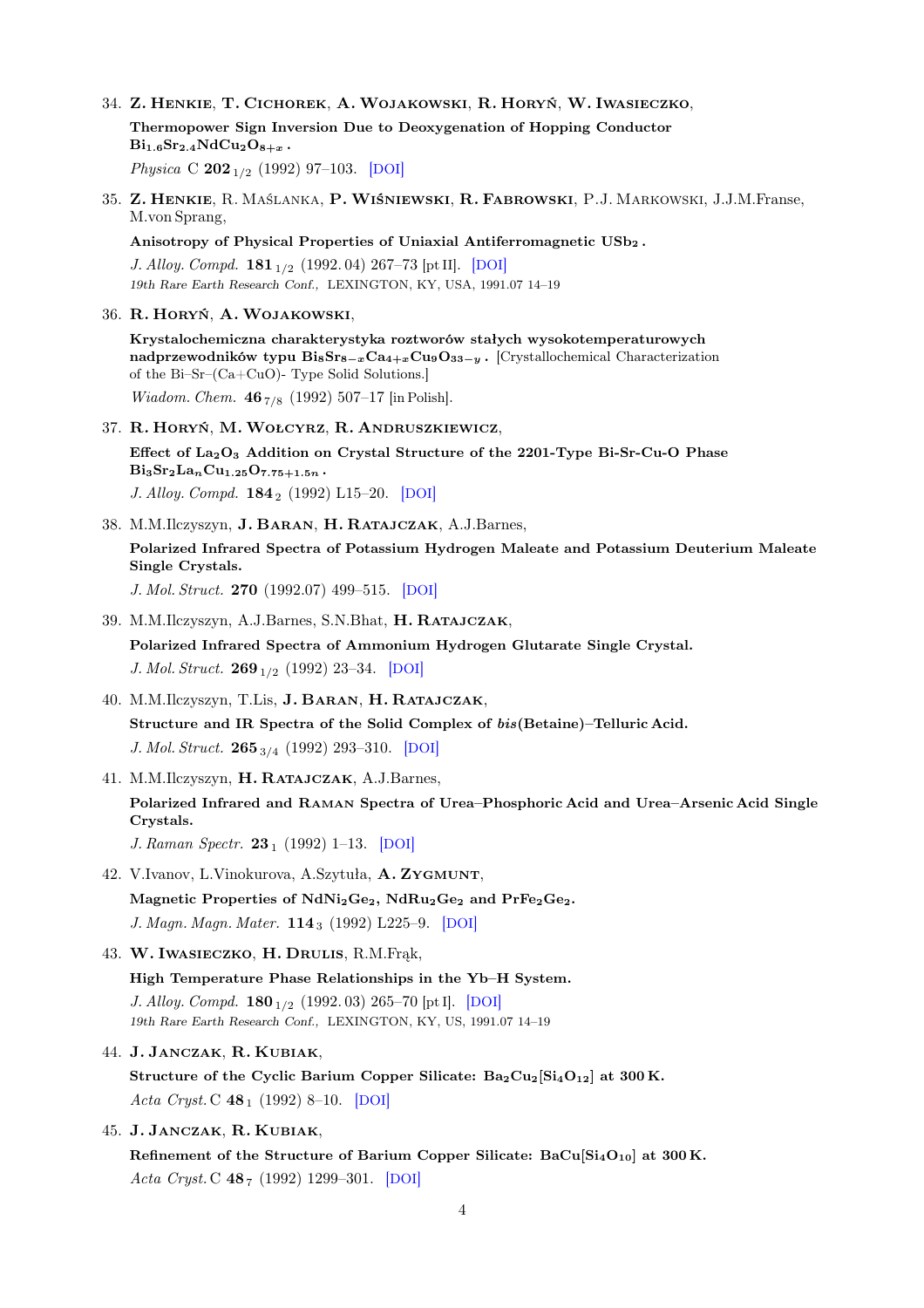46. J. Janczak, R. Kubiak,

Formation of Copper Oxides in Cu–Au Alloys and Pure Copper in Air at 270°C. J. Alloy. Compd.  $182_2$  (1992) 289–97. [[DOI](http://dx.doi.org/10.1016/0925-8388(92)90603-7)]

47. J. Janczak, R. Kubiak, Crystal and Molecular Structures of Metal-Free Phtalocyanines, 1,2-Dicyaninobenzene Tetramers. II.  $\alpha$  Form. J. Alloy. Compd.  $190_1$  (1992) 121–4. [[DOI](http://dx.doi.org/10.1016/0925-8388(92)90187-E)]

48. J. Janicki, R. Troć,

Quasi-One-Dimensional Magnetic Properties of the  $(In;Sc;Lu;Y)_2Cu_2O_5$  Oxides. J. Phys. Cond. Matt. 4<sup>29</sup> (1992) 6267–74. [[DOI](http://dx.doi.org/10.1088/0953-8984/4/29/010)]

- 49. B.Jassemnejad, A.Suchocki, R.C.Powell, W. STREK, P. DEREŃ, Optical Spectroscopy and Light-Induced Gratings in  $Cr<sup>3+</sup>$ -Doped Nonstoichiometric Magnesium Spinel. Chem. Phys. **165**<sub>1</sub> (1992) 147-54. [[DOI](http://dx.doi.org/10.1016/0301-0104(92)80052-W)]
- 50. Z. Jaworska-Galas, W. Miśta, J. Wrzyszcz, M. Zawadzki, Stabilization of Hopcalite Catalyst in Alumina Matrix. React. Kinet. Catal. Lett.  $48_1$  (1992) 163-9. [[DOI](http://dx.doi.org/10.1007/BF02070081)]
- 51. J.Jędrzejewski, R. Łyżwa,

An Introduction to the Problem of Moments and Its Applications in Physics. Note Matem. Fisica 6 (1992.12) 1–10.

52. A. Jeżowski, P. Stachowiak,

Cryostat for Investigation of the Thermal Conductivity of Cryocrystals. Cryogenics  $32_6$  (1992) 601–3. [[DOI](http://dx.doi.org/10.1016/0011-2275(92)90048-F)]

53. D. Kaczorowski,

Structural and Magnetic Properties of Some New Uranium Ternary Pnictides:  $UTX<sub>2</sub>$  $(T = Fe, Co, Ni, Cu; X = P, As, Sb, Bi).$ J. Alloy. Compd. **186**<sub>2</sub> (1992) 333-8. [[DOI](http://dx.doi.org/10.1016/0925-8388(92)90020-A)]

54. E.Kalecińska, J. Kaleciński,

Importance of Acetyloacetone and 2,2'-Bipyridyl Ligands in Radiation-Chemical Processes of Complex Compounds.

Radiat. Phys. Chem.  $39_1$  (1992) 133–6. [[DOI](http://dx.doi.org/10.1016/1359-0197(92)90186-J)] 3rd Meet.on Pulse Investigations in Physics, Chemistry & Biology, PUŁTUSK, PL, 1991.04 15–20

55. J. Kaleciński,

Photobleaching of Trapped Electrons in Frozen Chlorides–Methanol Glasses. Bull. Pol. Ac. Chem.  $40_2$  (1992) 163–8.

56. J. Kaleciński,

Influence of Matrix Composition on Electron Scavenging in Some Glassy Systems. Radiat. Phys. Chem.  $39_1$  (1992) 73–6. [[DOI](http://dx.doi.org/10.1016/1359-0197(92)90175-F)]

3rd Meet.on Pulse Investigations in Physics, Chemistry & Biology, PUŁTUSK, PL, 1991.04 15–20

57. L. Kępiński,

Inhibiting Effect of Metal–Support Reaction on Carbonization of  $Ni/SiO<sub>2</sub>$  Films. Carbon 30  $_7$  (1992) 949–55. [[DOI](http://dx.doi.org/10.1016/0008-6223(92)90120-L)]

#### 58. L. Kępiński, M. Wołcyrz,

Hydrogen Induced Spreading of  $CeO<sub>2</sub>$  on  $SiO<sub>2</sub>$ . Catal. Lett. **15** 4 (1992) 329–37. [[DOI](http://dx.doi.org/10.1007/BF00769155)]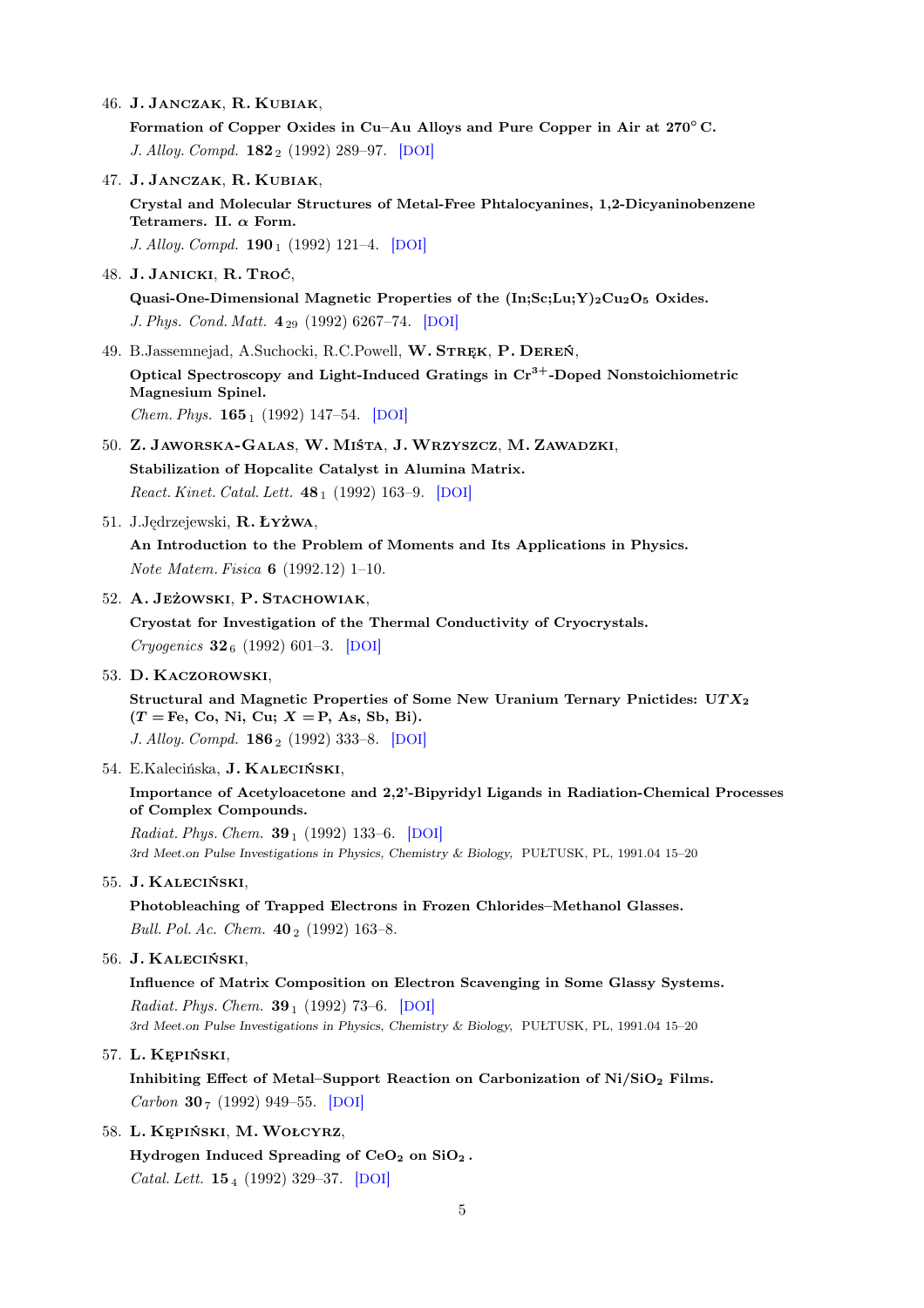59. J. Klamut,

Nadprzewodzące fulleryty. [Superconductivity in Doped Fullerens.] *Wiadom. Chem.*  $46_{7/8}$  (1992) 451–6 [in Polish].

60. J. Klamut, A.J. Zaleski, R. Horyń, The AC Susceptibility of  $Y_2Cu_2O_5$ . Phys. Lett. A **169**<sub>3</sub> (1992) 211-3. [[DOI](http://dx.doi.org/10.1016/0375-9601(92)90596-E)]

### 61. Z. Kletowski,

Resistivity of the GdIn<sup>3</sup> Single Crystal. Solid State Commun.  $81_3$  (1992) 297–8. [[DOI](http://dx.doi.org/10.1016/0038-1098(92)90518-E)]

62. Z. KLETOWSKI,

Influence of the Exchange Interactions on Thermopower in the Heavy  $REIn_3$  Compounds  $(RE = Gd, Tb, Dy, Ho, Er, and Lu).$ Solid State Commun.  $83_3$  (1992) 241–4. [[DOI](http://dx.doi.org/10.1016/0038-1098(92)90845-Z)]

63. G. Kontrym-Sznajd,

Momentum Density Reconstruction from 2D ACAR Data. Mater. Sci. Forum **105-10** (1992) 325-32 [pt I]. 9th Int.Conf.on Positron Annihilation, SZOMBATHELY, HU, 1991.08 26–30

64. G. Kontrym-Sznajd,

Influence of the Local Density Function on the Momentum Dependence of the Electronic Density. Mater. Sci. Forum 105-10 (1992) 691–4 [pt II]. 9th Int.Conf.on Positron Annihilation, SZOMBATHELY, HU, 1991.08 26–30

### 65. G. Kontrym-Sznajd, S. Daniuk,

The Effective Electron Density Parameter for Metals. Mater. Sci. Forum 105-10 (1992) 695–8 [pt II]. 9th Int.Conf.on Positron Annihilation, SZOMBATHELY, HU, 1991.08 26–30

# 66. G. Kontrym-Sznajd, J. Majsnerowski, Positron Annihilation in Zn and Cd.

Mater. Sci. Forum 105-10 (1992) 699–702 [pt II]. 9th Int.Conf.on Positron Annihilation, SZOMBATHELY, HU, 1991.08 26–30

- 67. U.Krzewska, R.Jakubas, S.Dacko, Z.Czapla, A. Waśkowska, Phase Transitions in  $(CH_3)_2CHNH_3CdCl_3$  Crystal. Acta Phys. Pol. A  $81_3$  (1992) 379–84.
- 68. R. Kubiak, J. Janczak,

X-ray Analysis of Phthalocyanines Formed in the Reaction of Au–Cu and Au–Sn Alloys with 1,2-Dicyaninobenzene.

J. Alloy. Compd.  $189_1$  (1992) 107-11. [[DOI](http://dx.doi.org/10.1016/0925-8388(92)90054-D)]

- 69. R. Kubiak, J. Janczak, Crystal and Molecular Structures of Metal-Free Phthalocyanines, 1,2-Dicyaninobenzene Tetramers. I.  $\beta$  Form. J. Alloy. Compd.  $190_1$  (1992) 117–20. [[DOI](http://dx.doi.org/10.1016/0925-8388(92)90186-D)]
- 70. H. Kubicka, J. Okal, The Dispersity of  $\gamma$ -Alumina Supported Rhenium from Hydrogen Pulse Chemisorption. React. Kinet. Catal. Lett.  $48_1$  (1992) 195–200. [[DOI](http://dx.doi.org/10.1007/BF02070085)]
- 71. J.Kusz, A. Pietraszko, D. Kucharczyk, Coexistence of the Modulated Phases of  $(N(CH_3)_4)_2ZnCl_4$ . Phase Transit. 37<sup>4</sup> (1992) 261–70 [pt A]. [[DOI](http://dx.doi.org/10.1080/01411599208203454)]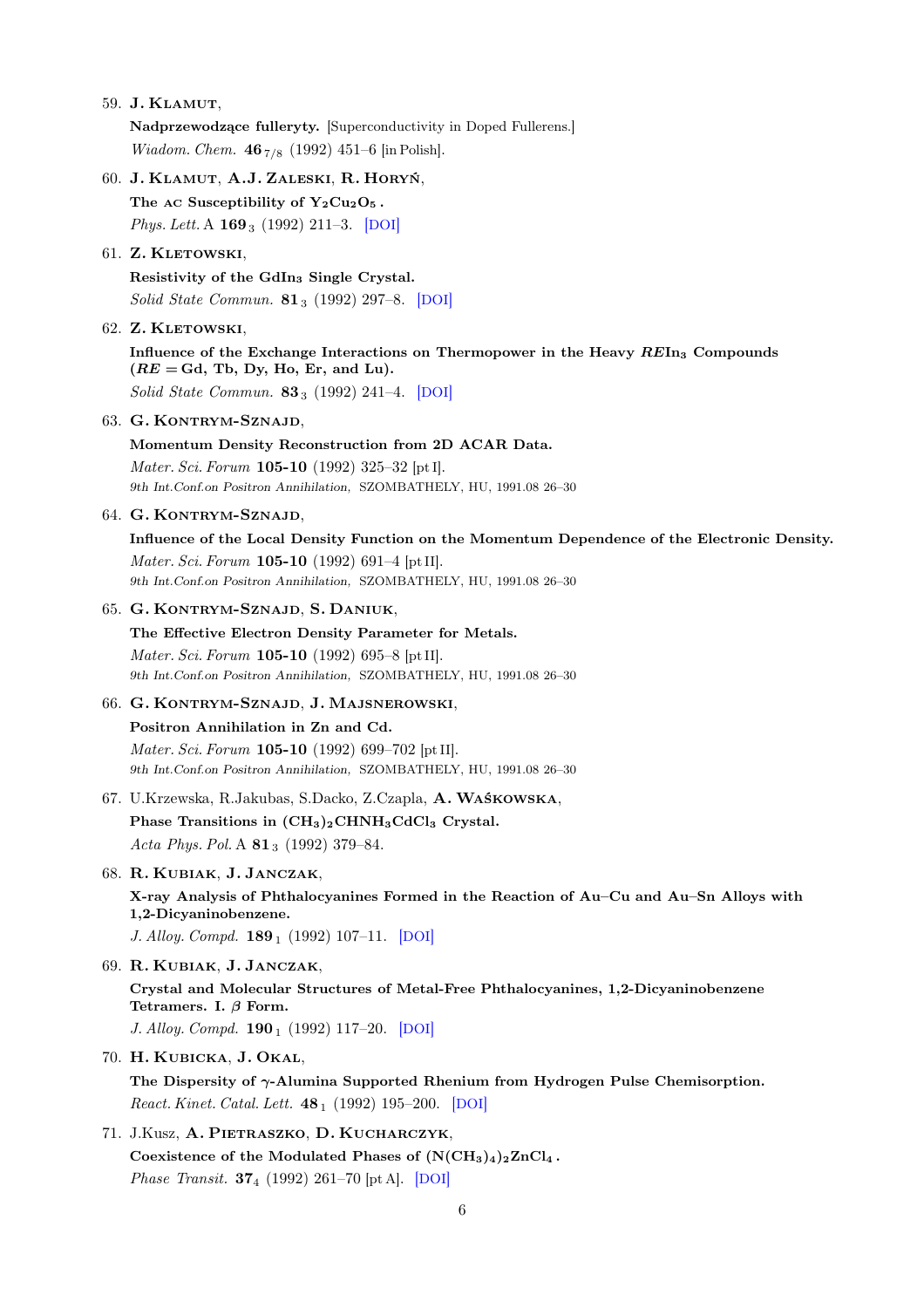72. J.Legendziewicz, E.Huskowska, W. STREK, E. ŁUKOWIAK, Effect of Stereoselectivity on Energy Transfer between Tb(III) and Eu(III) in Complexes with Alanine.

Mater. Sci. (Poland)  $18_{2-4}$  (1992) 37–40.

73. L. Lipiński, H. Manuszkiewicz, A. Szmyrka-Grzebyk,

Odtwarzalność temperatury przejścia nadprzewodzącego indu. [Reproducibility of Indium Superconducting Transition Temperature.]

Chłodnictwo  $27_1$  (1992) 32–4 [in Polish].

74. K. Łukaszewicz,

Non-Conventional Settings of Crystal Structure. Acta Cryst. C 48 9 (1992) 1740. [[DOI](http://dx.doi.org/10.1107/S0108270192007169)]

75. R. Łyżwa,

Exact Results for the Spin-less Falicov–Kimball Model on a One-Dimensional Lattice. Phys. Lett. A  $164_{3/4}$  (1992) 323–6. [[DOI](http://dx.doi.org/10.1016/0375-9601(92)91113-6)]

- 76. B. Macalik, L.E.Bausá, J.García-Solé, J.Jaque, J.E.Muñoz Santiuste, I.Vergara, Blue Emission in Ti-Sapphire Laser Crystals. Appl. Phys. A  $55_2$  (1992) 144–7. [[DOI](http://dx.doi.org/10.1007/BF00334213)]
- 77. J.Moc, J.M.Rudziński, H. Ratajczak,

Comparative Study on the Structures and Energies of the  $SiX_3$ ,  $GeX_3$  and  $SnX_3$  Series of Radicals  $(X = H, F, Cl)$ . Chem. Phys. **159**<sub>2</sub> (1992) 197–203. [[DOI](http://dx.doi.org/10.1016/0301-0104(92)80070-C)]

78. J.Moc, J.M.Rudziński, H. Ratajczak,

Ab initio Calculation on the Inverse Barrier in the Germyl Radical. Z. Phys. D  $22_3$  (1992) 629–33. [[DOI](http://dx.doi.org/10.1007/BF01426364)]

79. J. Mucha, H. Misiorek, D. Kaczorowski, A. Jeżowski,

Thermal Conductivity of UCuP<sub>2</sub> and UCuAs<sub>2</sub> Single Crystals.

J. Alloy. Compd.  $189_2$  (1992) 217–20. [[DOI](http://dx.doi.org/10.1016/0925-8388(92)90710-Q)]

80. J. Mulak, Z. Gajek,

Efektywny potencjał pola krystalicznego. Chemizm oddziaływań międzyatomowych a parametry pola krystalicznego. [The Effective Crystal-Field Potential. Chemistry of Interatomic Interactions and the Crystal-Field Parameters.]

*Wiadom. Chem.*  $46_{7/8}$  (1992) 519–35 [in Polish].

81. A.Murasik, P.Fischer, A.Furrer, R. Troć, Z. Bukowski,

Recent Advances in the  $R_2Cu_2O_5$  ( $R =$ Rare Earth) Systems: Neutron Diffraction and Neutron Spectroscopy Studies.

Physica B 180/181 (1992.06) 51–4 [pt A]. [[DOI](http://dx.doi.org/10.1016/0921-4526(92)90657-E)] 5th Int.Conf.on Neutron Scattering, OXFORD, E, UK, 1991.08 27–30

82. B. Nowak, O.J. Żogał,

Nuclear Spin–Lattice Relaxation in Transition Metal Compounds with Local Tetragonal Symmetry.

Solid State NMR 1<sub>5</sub> (1992) 251-3. [[DOI](http://dx.doi.org/10.1016/0926-2040(92)90044-A)]

83. B. Nowak, O.J. Żogał, K. Niedźwiedź,

 $47$ Ti and  $49$ Ti Nuclear Magnetic Resonance in TiH<sub>2</sub>.

J. Alloy. Compd. **186**<sub>1</sub> (1992) 53-64. [[DOI](http://dx.doi.org/10.1016/0925-8388(92)90620-O)]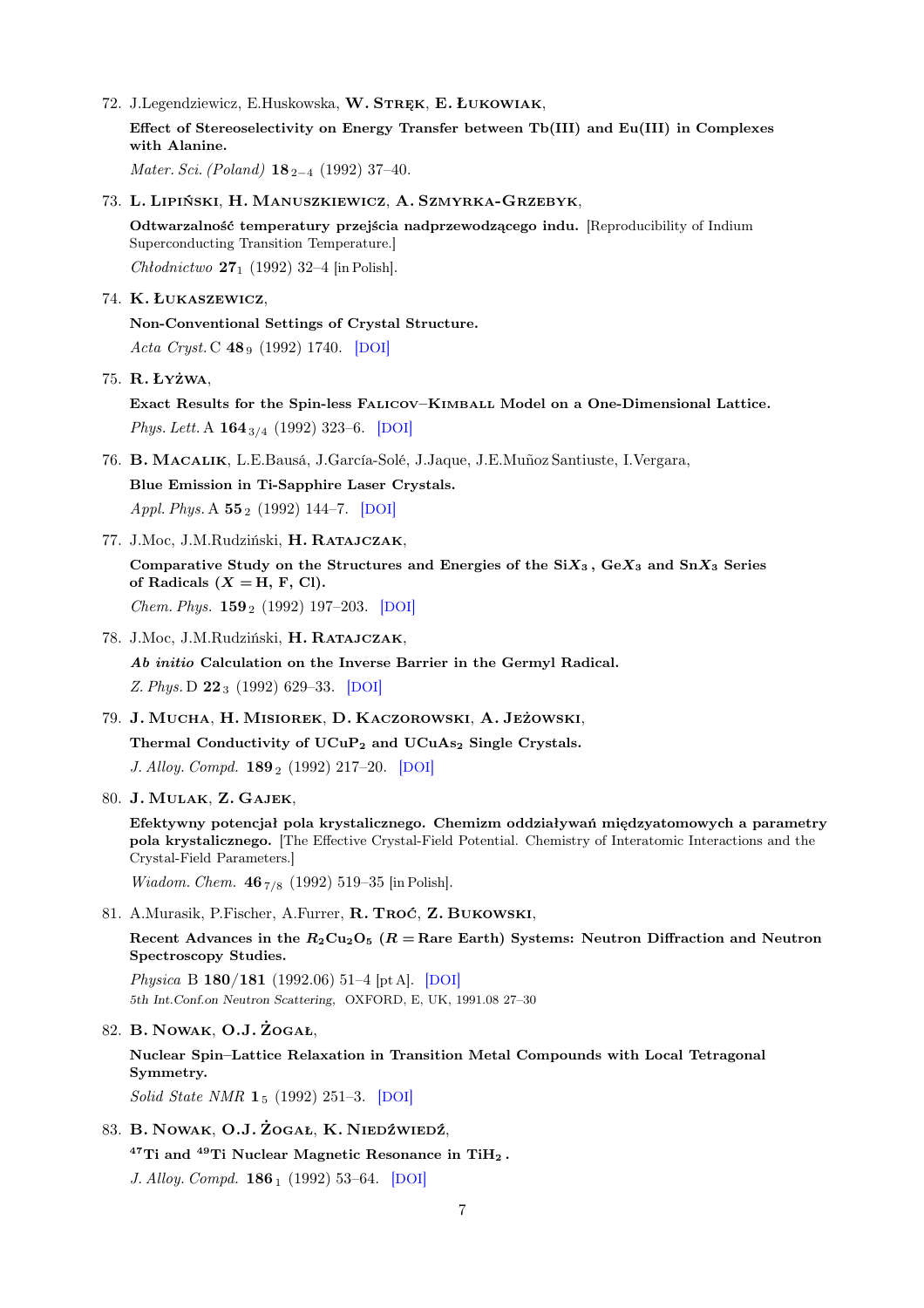84. B. Nowak, O.J. Żogał, K. Niedźwiedź,

Titanium KNIGHT Shift in Ti<sub>1-x</sub>V<sub>x</sub> (0 < x < 0.65) Dihydrides. J. Alloy. Compd.  $189_2$  (1992) 141–4. [[DOI](http://dx.doi.org/10.1016/0925-8388(92)90697-8)]

- 85. D. Nowak-Woźny, M. Suszyńska, Some Structure-Sensitive Properties of NaCl:Ni<sup>2+</sup> Crystals. Acta Phys. Pol. A  $81_3$  (1992) 419-27.
- 86. J.Ochocki, K.Kostka, B.Żurowska, J.Mroziński, E. Gałdecka, Z.Gałdecki, J.Reedijk,

Synthesis, Spectroscopy and Magnetism of Transition-Metal Complexes with Pyridylmethylphosphonate Ligands.

J. Chem. Soc.- Dalton Trans. Nr 20 (1992) 2955–60. [[DOI](http://dx.doi.org/10.1039/DT9920002955)]

### 87. W. Oganowski,

Activity Stabilization of an Oxide Catalyst Containing Vanadium. Bull. Pol. Ac. Chem.  $40_1$  (1992) 49-64.

88. W. Oganowski,

Utleniające odwodornienie etylobenzenu do styrenu w obecności katalizatora  $V_2O_5-CoO-Na_2O/MgO.$  [Oxidative Dehydrogenation of Ethylbenzene to Styrene in Presence of V2O5–CoO–Na2O/MgO Catalysts.]

Przem. Chem.  $71_{10}$  (1992) 383–6 [in Polish].

89. W.A. Paciorek, M.Bonin,

Projection Matrices for Niggli-Reduced Cells.

J. Appl. Cryst. 25<sub>5</sub> (1992) 632-7. [[DOI](http://dx.doi.org/10.1107/S0021889892005363)]

90. W.A. PACIOREK, G.Chapuis,

A New Algorithm for Incommensurate Structure Refinement.

J. Appl. Cryst. 25<sub>2</sub> (1992) 317–22. [[DOI](http://dx.doi.org/10.1107/S0021889891013328)]

91. T.Paszkiewicz, M. Wilczyński,

Scattering of Long-Wavelength Acoustic Phonons by Isotropic Impurities. Spectra of the Collision Integral and Diffusion Equation for Crystalline Media with Cubic Symmetry. Z. Phys. B  $88_1$  (1992) 5–15. [[DOI](http://dx.doi.org/10.1007/BF01573832)]

92. S. Paszkowski,

Evaluation of a C-Table.

J. Comput. Appl. Math. 44<sub>2</sub> (1992) 219–33. [[DOI](http://dx.doi.org/10.1016/0377-0427(92)90012-M)]

93. S. Paszkowski,

Convergence Acceleration of Continued Fractions of Poincaré's Type 1. Numer. Algorithms  $2_2$  (1992) 155–70. [[DOI](http://dx.doi.org/10.1007/BF02145383)]

94. A. Pietraszko, K. Łukaszewicz,

Crystal Structure of  $\alpha$ -LiNH<sub>4</sub>SO<sub>4</sub> in the Basic Polytypic Modification. Pol. J. Chem.  $66_{12}$  (1992) 2057–61.

## 95. A. PIETRASZKO, K. ŁUKASZEWICZ, M.A.Augustyniak,

Structure of Phase III of  $(NH_4)_3H(SeO_4)_2$ . Acta Cryst. C  $48_{11}$  (1992) 2069–71. [[DOI](http://dx.doi.org/10.1107/S0108270192005006)]

96. J. Poźniak,

Thermally Stimulated Depolarization Current in Heterogeneous Structures. The Dielectric Matrix with Dielectric Spheres.

Acta Phys. Pol. A  $81_{4/5}$  (1992) 589-97.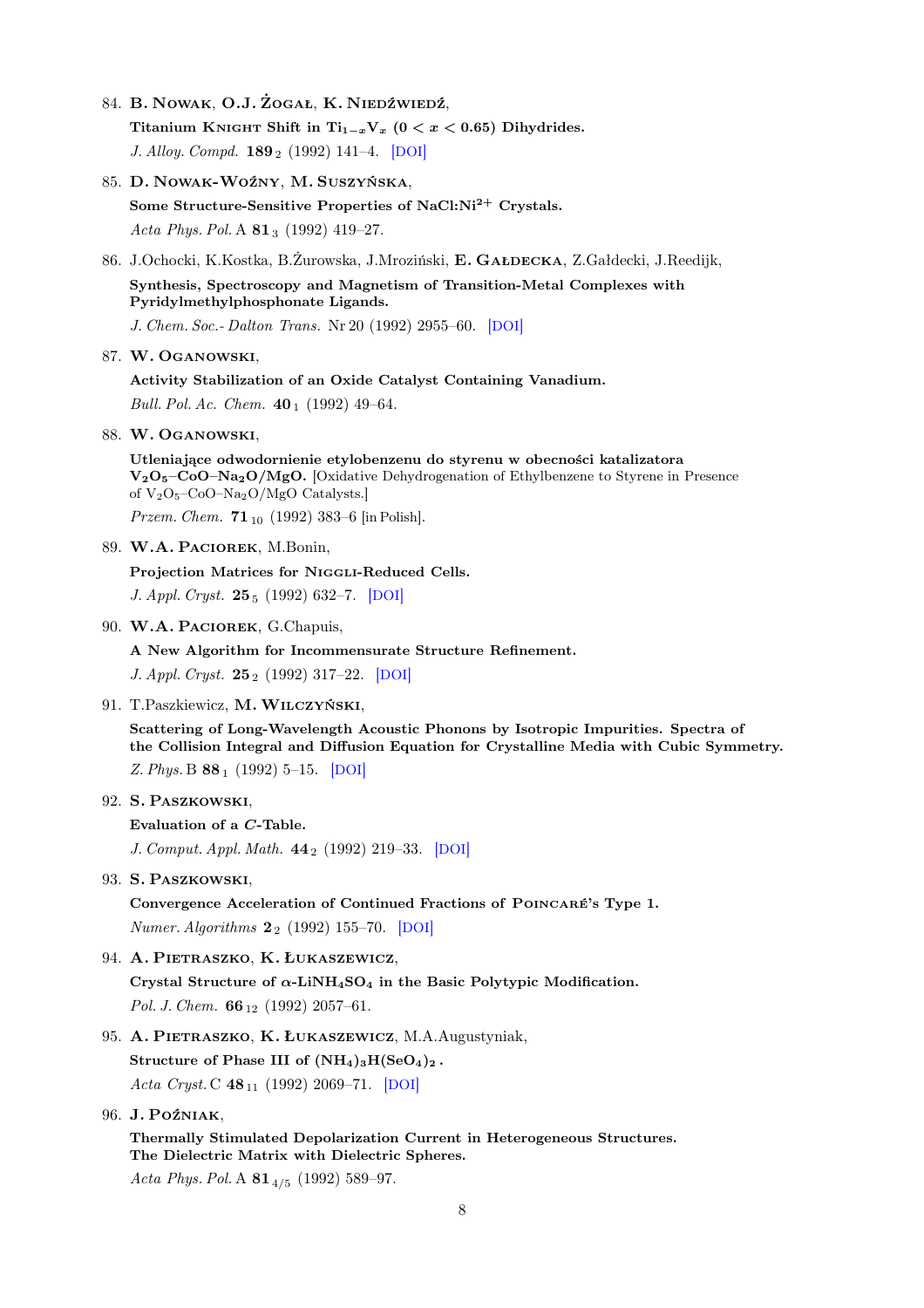#### 97. J. Rafałowicz,

Przewodnictwo cieplne samopompującej izolacji wielowarstwowej. [Thermal Conductivity of Self-Pumping Multilayer Insulation.]

Chłodnictwo  $27_4$  (1992) 21–7 [in Polish].

98. J. Rafałowicz,

Pomiar przewodnictwa cieplnego metali w niskich temperaturach. [Measurement of Thermal Conductivity of Metals at Low Temperatures.] *Wiadom. Chem.*  $46_{7/8}$  (1992) 537–52 [in Polish].

99. H. Ratajczak, A.M.Yaremko, J. Baran,

FERMI Resonances in the Vibrational Spectra of CsHSeO<sub>4</sub> Crystal. J. Mol. Struct. 275 (1992.12) 235–47. [[DOI](http://dx.doi.org/10.1016/0022-2860(92)80199-R)]

1st Natl.Conf.on Molecular Spectroscopy (with Int.Particip.) WROCŁAW, PL, 1991.10 28–30

100. K. Rogacki, R.Laiho, L.Heikklä, W.Sadowski,

Evidence for Layered Structure of  $YBa_2Cu_3O_{7-x}$  Single Crystals. Solid State Commun.  $81_1$  (1992) 101–4. [[DOI](http://dx.doi.org/10.1016/0038-1098(92)90580-3)]

101. K. Rogacki, C. Sułkowski,

Superconducting Properties of Inter-grain and Intra-grain Material in Polycrystalline  $GdBa<sub>2</sub>Cu<sub>3</sub>O<sub>7</sub>$ .

Mod. Phys. Lett. B **6**<sub>1</sub> (1992) 41–8. [[DOI](http://dx.doi.org/10.1142/S0217984992000077)]

102. W. Ryba-Romanowski,

Nowe dielektryczne materiały czynne do budowy laserów miniaturowych. [New Laser Active Materials for Miniature Lasers.] Elektronika 33 $_5$  (1992) 25–6 [in Polish].

103. W. Ryba-Romanowski, S. Gołąb, G. Dominiak-Dzik, M.Berkowski,

Effect of Substitution of Barium by Strontium on Optical Properties of Neodymium-Doped  $XLaGa<sub>3</sub>O<sub>7</sub>$  (X = Ba, Sr).

Mater. Sci. Engng. B 153 (1992) 217-21. [[DOI](http://dx.doi.org/10.1016/0921-5107(92)90061-D)]

- 104. J.Schoenes, D. Kaczorowski, C.Beeli, Anisotropic Transport Properties of U<sub>4</sub>Cu<sub>4</sub>P<sub>7</sub>. Z. Phys. B 88<sup>2</sup> (1992) 135–4O. [[DOI](http://dx.doi.org/10.1007/BF01323564)]
- 105. K.S.Shpiro, N.S.Telegina, V.M.Gryaznov, Kh.M.Minachev,  $J. \text{RUDNY}^{\dagger}$ ,

Oscillations of Surface Composition in Pt–Co Alloys Induced by CO Chemisorption. Catal. Lett. **12**<sub>4</sub> (1992) 375–81. [[DOI](http://dx.doi.org/10.1007/BF00765067)]

106. P. Sławiński, Z. Kletowski,

Role of the Quadrupolar Scattering in the Resistivity of PrPb<sub>3</sub>. Solid State Commun. 84<sup>5</sup> (1992) 569–71. [[DOI](http://dx.doi.org/10.1016/0038-1098(92)90191-B)]

107. И.А.Смирнов, Л.С.Парфеньева, Т.Б.Жукова, Х.М.Холмедов, В.С.Оскоцкий, И.Н.Куликова, B.A.IIIaбуров, H. Drulis, M. Drulis, W. Iwasieczko,

Электрические и тепловые свойства YbH<sub>x</sub> (2.0  $\leq$   $x \leq$  2.7). [Electrical and Thermal Properties of Ytterbium Hydrides.]

 $\Phi u$ s. Teepd. Tena 34<sub>2</sub> (1992) 525–35 lin Russian]. Engl. in: Sov. Phys.- Solid State 34  $_2$  (1992) 281–6.

108. M.Šob, S. Daniuk, A. Rubaszek,

Positron Annihilation Rates in Simple and Transition Metals by Local Density Approach — Comparison of Recent Results.

Mater. Sci. Forum 105-10 (1992) 861–4 [pt II]. 9th Int.Conf.on Positron Annihilation, SZOMBATHELY, HU, 1991.08 26–30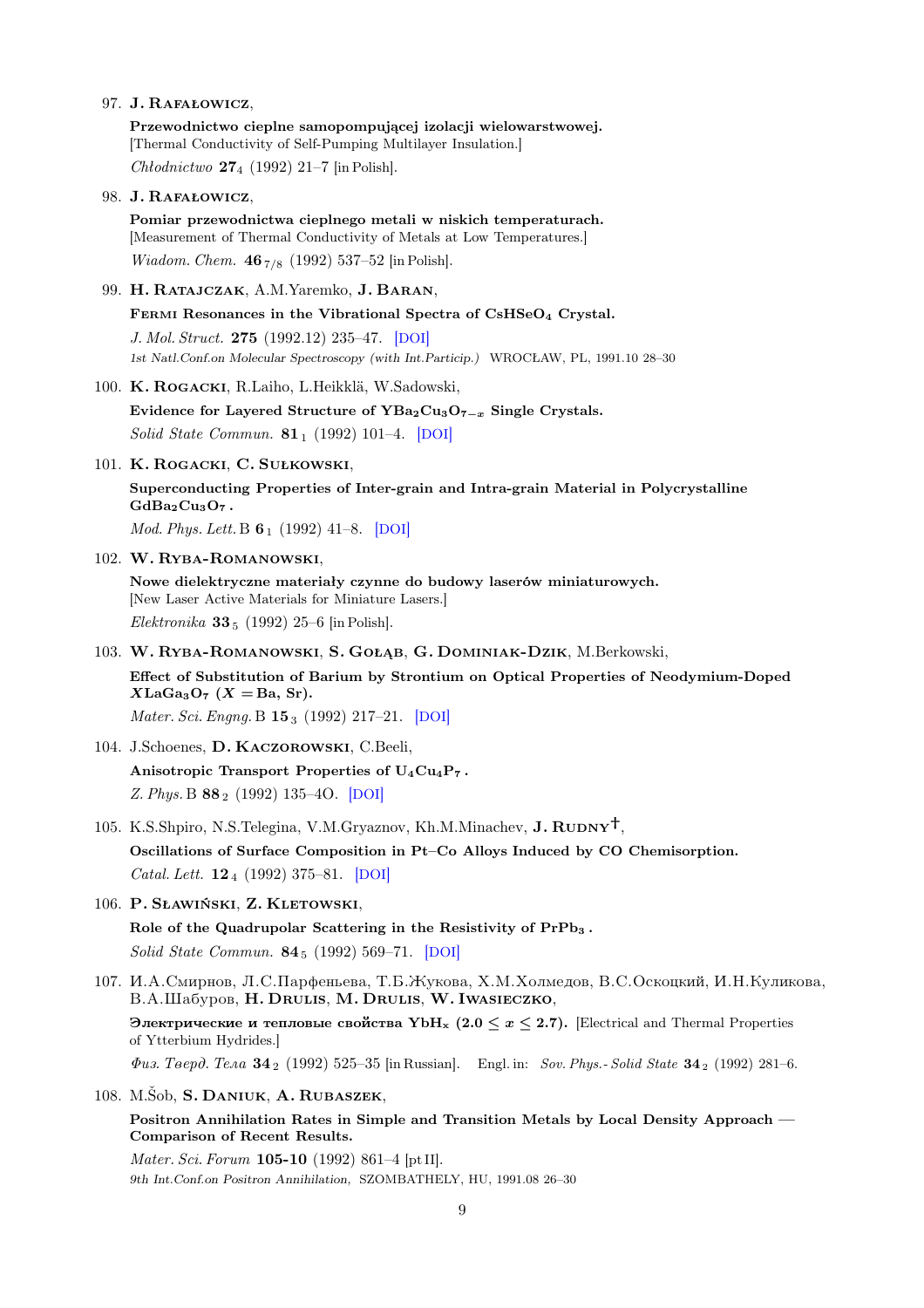### 109. I. Sokólska,

Kinetics of Precipitation of  $Eu^{2+}$ -Cation Vacancy Dipoles in NaCl Crystals. phys. stat. sol. (b)  $169_1$  (1992) K59–64. [[DOI](http://dx.doi.org/10.1002/pssb.2221690139)]

#### 110. I. Sokólska,

On the Photoluminescence of  $Mn^{2+}$ -Doped KCl Crystals. phys. stat. sol. (b)  $172_1$  (1992) K33–6. [[DOI](http://dx.doi.org/10.1002/pssb.2221720148)]

## 111. H. STACHOWIAK,

Electron–Positron Interaction in Jellium: Liquid Theory Approach. Mater. Sci. Forum 105-10 (1992) 849–52 [pt II]. 9th Int.Conf.on Positron Annihilation, SZOMBATHELY, HU, 1991.08 26–31

#### 112. H. STACHOWIAK, J. LACH,

Electron–Positron Interaction in an Electron Gas at Low and High Densities. Mater. Sci. Forum 105-10 (1992) 853–6 [pt II]. 9th Int.Conf.on Positron Annihilation, SZOMBATHELY, HU, 1991.08 26–30

### 113. H. Stachowiak, A. Rubaszek,

Electron–Positron Interaction in Jellium and Real Metallic Systems. Solid State Phenom. 28/29 (1992/93) 7–93.

114. J. Stępień-Damm, K. Rogacki, T. Morawska-Kowal, J.Z. Damm, Modified Synthesis of Superconducting Single-Phase and High-Density  $(RE)Ba_2Cu_3O_7$  Samples.

Supercond. Sci. Technol.  $\mathbf{5}_{6}$  (1992) 346–8. [[DOI](http://dx.doi.org/10.1088/0953-2048/5/6/003)]

#### 115. W. Suski,

Oddziaływania f–d w związkach międzymetalicznych typu ThMn<sub>12</sub>.  $[f-d]$  Interactions in the ThMn<sub>12</sub>-Type Intermetallics.] Wiadom. Chem.  $46_{7/8}$  (1992) 553-74 [in Polish].

116. W. Suski, A. Baran, L. Folcik, K. Wochowski, T.Mydlarz,

Structure and Magnetic Properties of the  $UFe<sub>x</sub>Cu<sub>4-x</sub>Al<sub>8</sub>$  System.

J. Alloy. Compd.  $181_{1/2}$  (1992) 249-55 [pt II]. [[DOI](http://dx.doi.org/10.1016/0925-8388(92)90319-5)] 19th Rare Earth Research Conf., LEXINGTON, KY, USA, 1991.07 14–19

117. W. Suski, F.G.Vagizov, H. Drulis, J. Janczak, K. Wochowski,

Structure, Magnetic Properties and <sup>57</sup>Fe MÖSSBAUER Effect in UFe<sub>10</sub>Si<sub>1.75</sub>Mo<sub>0.25</sub> Intermetallic Compound.

J. Magn. Magn. Mater.  $117_{1/2}$  (1992) 203-9. [[DOI](http://dx.doi.org/10.1016/0304-8853(92)90312-C)]

#### 118. M. Suszyńska,

Comparison of the Hardening Effects Induced by  $Sr^{2+}$  and  $Eu^{2+}$  in NaCl Crystals. Mater. Chem. Phys.  $30_3$  (1992) 205–8. [[DOI](http://dx.doi.org/10.1016/0254-0584(92)90225-W)]

## 119. J. Sznajd, J.Zittartz,

#### The Low Temperature Phase in the 2D Quantum XY Model.

J. Magn. Magn. Mater. 104-7 (1992) 220–4 [pt I]. [[DOI](http://dx.doi.org/10.1016/0304-8853(92)90773-H)] Int.Conf.on Magnetism (ICM'91) EDINBURGH, Sc., UK, 1991.09 02–06

## 120. J. SZTUCKI,

The Intensity of Two-Photon Absorption in Transition-Metal Ions: Ni<sup>2+</sup> Ions in Octahedral Symmetry.

J. Lumin.  $53_{1-6}$  (1992) 562–4. [[DOI](http://dx.doi.org/10.1016/0022-2313(92)90223-V)] 8th Int.Conf.on Dynamical Processes in Excited States of Solids, LEIDEN, NL, 1991.08 27–31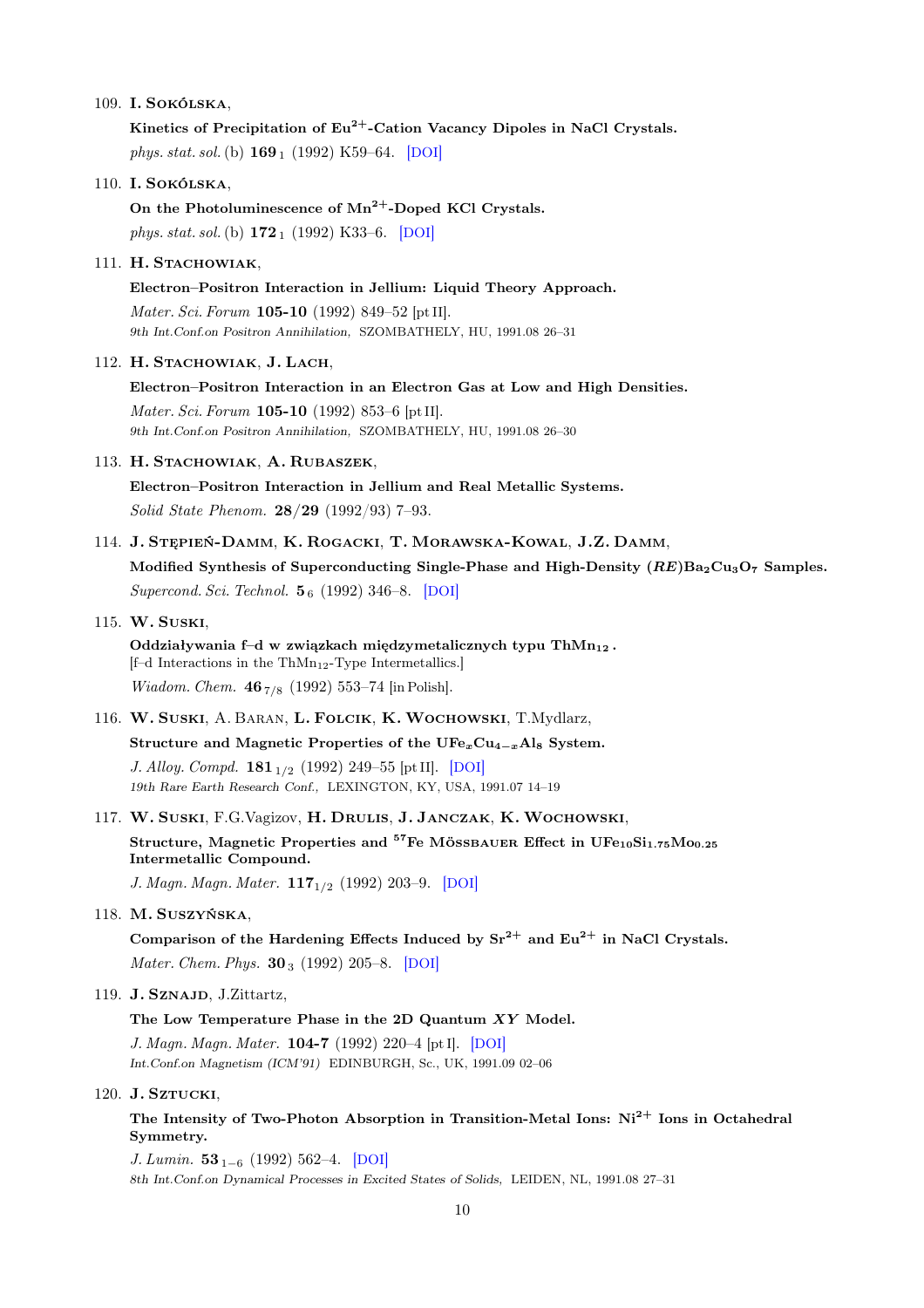121. A.E. Szukiel, K. Durczewski,

An Influence of Magnetic Excitations Life Time on Electrical Resistivity in Certain Rare-Earth Compounds.

J. Magn. Magn. Mater. 104-7 (1992) 1189–90 [pt II]. [[DOI](http://dx.doi.org/10.1016/0304-8853(92)90544-X)] Int.Conf.on Magnetism (ICM'91) EDINBURGH, Sc., UK, 1991.09 02–06

122. A.Szytuła, M.Kolenda, R. Troć, V.H. Tran, M.Bonnet, J.Rossat-Mignod, Crystal and Magnetic Structure of UPtGe.

Solid State Commun.  $81_6$  (1992) 481–5. [[DOI](http://dx.doi.org/10.1016/0038-1098(92)90597-3)]

- 123. B.M.Terzijska, R. Wawryk, D.A.Dimitrov, C. Marucha, V.T.Kovachev, J. Rafałowicz, Thermal Conductivity of YBCO and Thermal Conductance at YBCO/Ruby Boundary. I. Joint Experimental Set-up for Simultaneous Measurements and Experimental Study in the Temperature Range 10–260 K. Cryogenics  $32_1$  (1992) 53-9. [[DOI](http://dx.doi.org/10.1016/0011-2275(92)90345-B)]
- 124. B.M.Terzijska, R. Wawryk, D.A.Dimitrov, C. Marucha, J. Rafałowicz, Thermal Conductivity of YBCO and Thermal Conductance at YBCO/Ruby Boundary. II. Hysteresis Behavior between 40 and 230 K.  $Cryogenesis$  32<sub>1</sub> (1992) 60–3. [[DOI](http://dx.doi.org/10.1016/0011-2275(92)90346-C)]

125. P.E. Tomaszewski,

Structural Phase Transitions in Crystals. I. Database. *Phase Transit.* B  $38_3$  (1992) 127-220. [[DOI](http://dx.doi.org/10.1080/01411599208222899)]

126. P.E. Tomaszewski,

Structural Phase Transitions in Crystals. II. Statistical Analysis. *Phase Transit.* B  $38_3$  (1992) 221–8. [[DOI](http://dx.doi.org/10.1080/01411599208222900)]

127. P.E. Tomaszewski,

Polytypism of  $\alpha$ -LiNH<sub>4</sub>SO<sub>4</sub> Crystals. Solid State Commun.  $81_4$  (1992) 333–5. [[DOI](http://dx.doi.org/10.1016/0038-1098(92)90821-P)]

- 128. R. Troć, D. Kaczorowski, H.Noël, T.Le Bihan, Crystal Structure of  $U_6Ni_{20}P_{13}$  and  $U_6Ni_{20}As_{13}$ . J. Alloy. Compd. 184<sup>2</sup> (1992) L27–31. [[DOI](http://dx.doi.org/10.1016/0925-8388(92)90492-R)]
- 129. S. Trojanowski, E. Trojnar, Dependence of squid Dynamics on Excitation Signal Shape and Type of Detection. *Meas. Sci. Technol.*  $3_8$  (1992) 732–4. [[DOI](http://dx.doi.org/10.1088/0957-0233/3/8/009)]
- 130. E.S.Vlakhov, K.A.Nenkov, M. Ciszek,

AC Loses in Polycrystalline  $YBa<sub>2</sub>Cu<sub>3</sub>O<sub>y</sub>$  Doped with Ag and Te. Physica C 195<sup>3</sup>/<sup>4</sup> (1992) 345–51. [[DOI](http://dx.doi.org/10.1016/0921-4534(92)90359-K)]

131. R. Wawryk,

Transport ciepła w wybranych rodzajach izolacji mikrosferycznych w zakresie temperatur 80–300 K. [Heat Transport in Selected Kinds of Microsphere Insulation in the Temperature Range 80–300 K.] Chłodnictwo  $27<sub>6</sub>$  (1992) 30–5 [in Polish].

132. D. Włosewicz, T. Plackowski, K. Rogacki,

Prosty kriostat do badań ciepła właściwego małych próbek w zakresie temperatur 50–350 K. [Simple Cryostat for Specific Heat Investigations of Small Samples in the Temperature Range 50–350 K.] Chłodnictwo  $27_2$  (1992) 32–4 [in Polish].

133. D. Włosewicz, T. Plackowski, K. Rogacki, Simple Calorimeter for the Temperature Range 50–350 K. Cryogenics  $32_3$  (1992) 265–8. [[DOI](http://dx.doi.org/10.1016/0011-2275(92)90363-F)]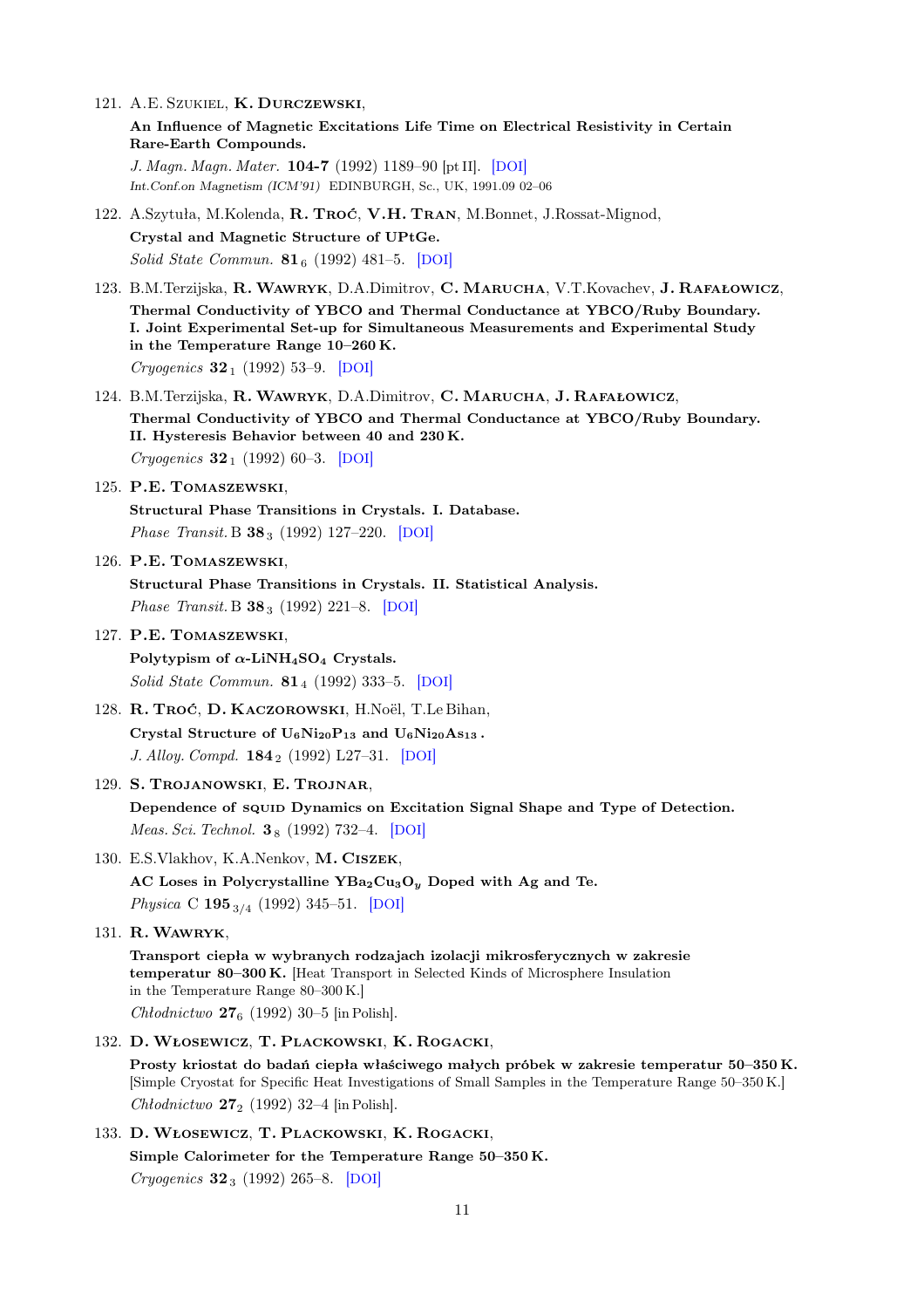134. A. Wojakowski, R. Horyń,

On the Existence of the 2212-Structure Type Phase in Bi-Sr-Nd-Cu-O System. J. Alloy. Compd. **185** 2 (1992) L9–11. [[DOI](http://dx.doi.org/10.1016/0925-8388(92)90467-N)]

135. M. Wołcyrz, L. Kępiński,

RIETVELD Refinement of the Structure of CeOCl Formed in Pd/CeO<sub>2</sub> Catalyst: Notes on the Existence of a Stabilized Tetragonal Phase of  $La_2O_3$  in La–Pd–O System. J. Solid State Chem. **99**<sub>2</sub> (1992) 409–13. [[DOI](http://dx.doi.org/10.1016/0022-4596(92)90330-X)]

- 136. P. Wróbel, H.Barentzen, Unique Boson Expansion for Spin Systems. Phys. Lett. A  $162_3$  (1992) 282–7. [[DOI](http://dx.doi.org/10.1016/0375-9601(92)90448-U)]
- 137. Z.G.Xu, H. Drulis, J.W.Brill, L.de Long, J.-C.Hou, E.H.Brandt, Vibrating Reed Study of a Magnetically Reversible Region in Nb and NbSe<sub>2</sub>. Supercond. Sci. Technol. 5 Suppl. 1 (1992) S491–4. [[DOI](http://dx.doi.org/10.1088/0953-2048/5/1S/114)] 6th Int.Worksh.on Critical Currents, CAMBRIDGE, E, UK, 1991.07 07–11
- 138. Zhigang Xu, H. DRULIS, Ji-Chang Hou, L.E.De Long, J.W.Brill, Double-Peak in the Dissipation of NbSe<sub>2</sub> Vibrating Reeds. Physica C  $202_{3/4}$  (1992) 256–62. [[DOI](http://dx.doi.org/10.1016/0921-4534(92)90168-C)]
- 139. Т.П. Жесткова, **J. KALECIŃSKI**, A.K. Пикаев,
	- Нискотемпературный  $\gamma$ -радиолиз концентрированных водных разтворов  $H_2SO_4$ с добавками  $HNO_3$ . [Low Temperature  $\gamma$ -Radiolysis of Concentrated Aqueous Solutions of H<sub>2</sub>SO<sub>4</sub> with Admixtures of  $HNO<sub>3</sub>$ .

 $X$ им. Выс. Энергии 26<sub>4</sub> (1992) 305-10 [in Russian]. Engl. in: High Energy Chem. 26<sub>4</sub> (1992) \*\*\*<sub>-</sub>\*\*.

- 140. O.J. Żogał, B. Nowak, K. Niedźwiedź,  $^{91}Zr$  KNIGHT Shift Anisotropy in Tetragonal  $ZrH_2$ . Solid State Commun. 82<sup>5</sup> (1992) 351–2. [[DOI](http://dx.doi.org/10.1016/0038-1098(92)90366-H)]
- 141. Z. Żołnierek, E. Szulc,

Magnetic and Electrical Properties of the Tetragonal  $U(Cu,Ni)_{2-x}Ga_{2+x}$  Phases. J. Alloy. Compd. **187**<sub>1</sub> (1992) 255–62. [[DOI](http://dx.doi.org/10.1016/0925-8388(92)90540-P)]

142. Z. Żołnierek, A.J. Zaleski,

AC Susceptibility Studies of Magnetic Phase Transitions in the UCu<sub>2</sub>Ga<sub>2</sub>-Derivatives of  $I4/mmm$  Symmetry.

Solid State Commun.  $84_9$  (1992) 917–9. [[DOI](http://dx.doi.org/10.1016/0038-1098(92)90458-L)]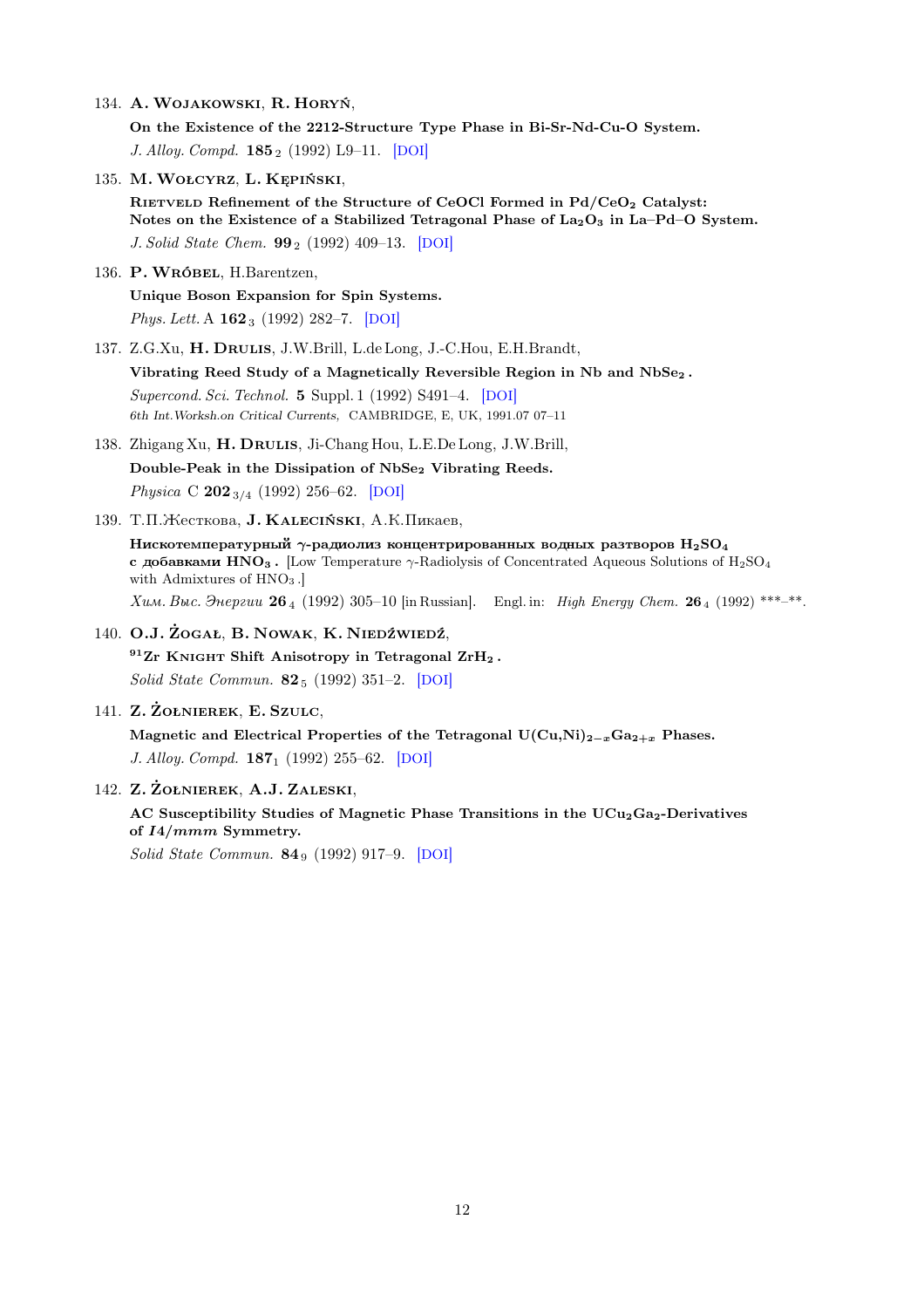# PUBLIKACJE W MATERIAŁACH KONFERENCYJNYCH PUBLICATIONS IN CONFERENCE MATERIALS

## 143. J. Baran, M.K. Marchewka, H. Ratajczak,

### Polarized RAMAN and IR Spectra of  $M_4LiH_3(XO_4)_4$  Type Single Crystals.

In: Raman Spectroscopy. 13, ed. by W.Keifer et al. (J.Wiley & Sons, Chichester, Engl. 1992) pp. 280–1. 13th Int.Conf.on Raman Spectroscopy, WÜRZBURG, DE, 1992.08 31 –.09 04

### 144. M. Błażej, W. Stręk,

## What Is the Nature of Concentration Dependent Vibronic Transitions of  $Pr<sup>3+</sup>$  in Stoichiometric Crystals?

In: Excited States of Transition Elements. II, ed. by W. STREK et al. (World Sci., Singapore 1992) pp. 308–14.

2nd Int.Sch.on Excited States of Transition Elements, KARPACZ, PL, 1991.09 02–06

#### 145. R. Cywiński, E. Mugeński, I. Sokólska,

## On the Energy Transfer in Doubly Doped with  $Eu^{2+}$  and  $Mn^{2+}$  Sodium and Potassium Chlorides.

In: Excited States of Transition Elements. II, ed. by W. STREK et al. (World Sci., Singapore 1992) pp. 323–6.

2nd Int.Sch.on Excited States of Transition Elements, KARPACZ, PL, 1991.09 02–06

## 146. M.Czaja, E. ŁUKOWIAK, W. STREK, Z.Mazurak,

#### Optical Properties of Cr(III) Ions in Some Silicates.

In: Excited States of Transition Elements. II, ed. by W. STREK et al. (World Sci., Singapore 1992) pp. 315–8.

2nd Int.Sch.on Excited States of Transition Elements, KARPACZ, PL, 1991.09 02–06

#### 147. M. Gałczyński, W. Stręk,

## Effect of  $Pr^{3+}$  Ions Concentration on Absorption Spectra of  $Cs_2NaPr_xLa_{1-x}Cl_6$ .

In: Excited States of Transition Elements. II, ed. by W. STREK et al. (World Sci., Singapore 1992) pp. 335–8.

2nd Int.Sch.on Excited States of Transition Elements, KARPACZ, PL, 1991.09 02–06

#### 148. J. Hanuza, M. Mączka, E. Łukowiak, W. Stręk,

## Spectroscopic Properties of  $Cr^{3+}$  Ion in Aluminium Tungstate Crystal.

In: Excited States of Transition Elements. II, ed. by W. STREK et al. (World Sci., Singapore 1992) pp. 349–53. 2nd Int.Sch.on Excited States of Transition Elements, KARPACZ, PL, 1991.09 02–06

## 149. M.M.Ilczyszyn, J. BARAN, H. RATAJCZAK,

## Polarized Raman and IR Spectra of (CH3)3NCH2COOH3AsO<sup>4</sup> Single Crystal.

In: Raman Spectroscopy. 13, ed. by W.Keifer et al. (J.Wiley & Sons, Chichester, Engl. 1992) pp. 924–5. 13th Int.Conf.on Raman Spectroscopy, WÜRZBURG, DE, 1992.08 31 –.09 04

#### 150. J.Legendziewicz, E.Huskowska, W. Ryba-Romanowski, A.Kozanecki,

## Low Temperature Spectroscopy of Lanthanide Compounds with Amino Acids and Dipeptide.

In: Excited States of Transition Elements. II, ed. by W. STREK et al. (World Sci., Singapore 1992) pp. 367–75.

2nd Int.Sch.on Excited States of Transition Elements, KARPACZ, PL, 1991.09 02–06

#### 151. G.Oczko, J.Legendziewicz, W. STREK, J. HANUZA,

### Absorption and IR Spectra of Praseodymium Trichloroacetate Single Crystals.

In: Excited States of Transition Elements. II, ed. by W. STREK et al. (World Sci., Singapore 1992) pp. 391–98.

2nd Int.Sch.on Excited States of Transition Elements, KARPACZ, PL, 1991.09 02–06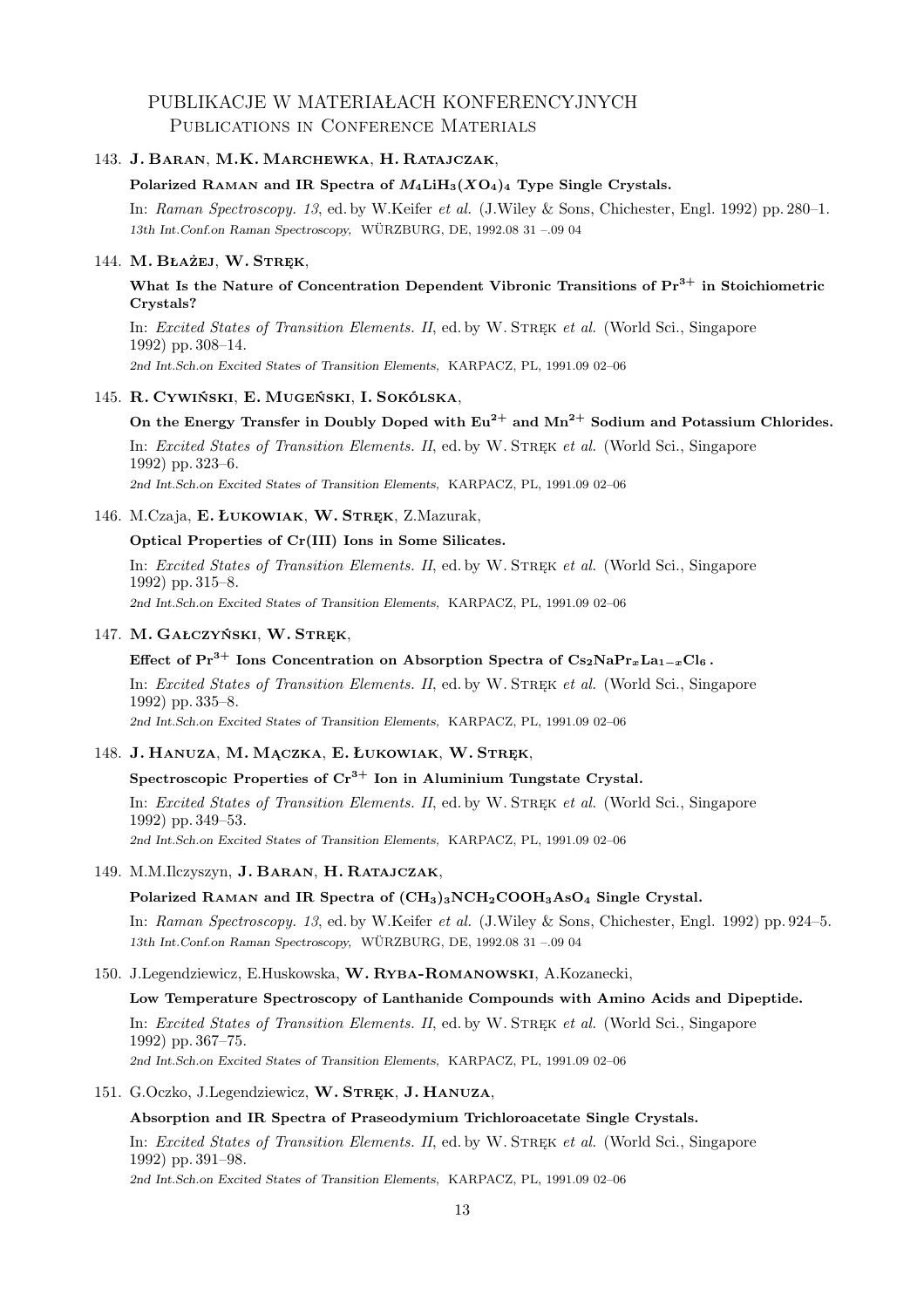### 152. W.A. Paciorek,

### Computing Challenges in Incommensurate- and Quasi-Crystals.

In: Veszprém Sch.on Crystallographic Computing, ed. by \*\*\*  $(***, *** 1992)$  pp. \*\*\*-\*. Veszprém Sch.on Crystallographic Computing, BALATONFÜRED, HU, 1992.06 01–06

## 153. J.  $\text{RuDNY}^{\dagger}$ , P.J. Godowski,

### Surface Segregation in Selected Alloys of Cobalt with VIII Group Metal.

In: Surface Physics. 6, ed. by J.Ledzion & Z.Fijarczyk (University of Łódź 1991) [pr. in 1992] pp. 121–3. 6th Conf.on Surface Physics, ŁÓDŹ, PL, 1991.06 26–28

#### 154. W. Ryba-Romanowski, S. Gołąb, G. Dominiak-Dzik,

## Spectral Characteristics of BaLaGa<sub>3</sub>O<sub>7</sub> (BLGO) and SrLaGa<sub>3</sub>O<sub>7</sub> (SLGO) Crystals Doped with Neodymium.

In: Excited States of Transition Elements. II, ed. by W. STREK et al. (World Sci., Singapore 1992) pp. 407–10.

2nd Int.Sch.on Excited States of Transition Elements, KARPACZ, PL, 1991.09 02–06

### 155. I. Sokólska,

#### Quenching of the Photoluminescence of NaCl: $Eu_{2+}$  Crystals.

In: Excited States of Transition Elements. II, ed. by W. STREK et al. (World Sci., Singapore 1992) pp. 411–4.

2nd Int.Sch.on Excited States of Transition Elements, KARPACZ, PL, 1991.09 02–06

#### 156. P.Starynowicz, K.Bukietyńska, W. Ryba-Romanowski,

## Crystal Structure and Spectroscopic Properties of Neodymium Ethylenediammonium Azide.

In: Excited States of Transition Elements. II, ed. by W. STREK et al. (World Sci., Singapore 1992) pp. 418–20.

2nd Int.Sch.on Excited States of Transition Elements, KARPACZ, PL, 1991.09 02–06

## 157. W. Suski,

#### The 5f–3d Interactions in the Uranium Intermetallics.

In: Physics of Magnetic Materials. 2, ed. by ShouGong Zhang (International Academic Publ., \*\*\* 1992) Vol. 1, pp. 24–9.

2nd Int.Symp. on Physics of Magnetic Materials, BEIJING, CN, 1992.07 02–07

#### 158. J. SZTUCKI,

#### Two-Photon Spectroscopy of Transition Metal and Rare-Earth Ions in Crystals.

In: Excited States of Transition Elements. II, ed. by W. STREK et al. (World Sci., Singapore 1992) pp. 275–86.

2nd Int.Sch.on Excited States of Transition Elements, KARPACZ, PL, 1991.09 02–06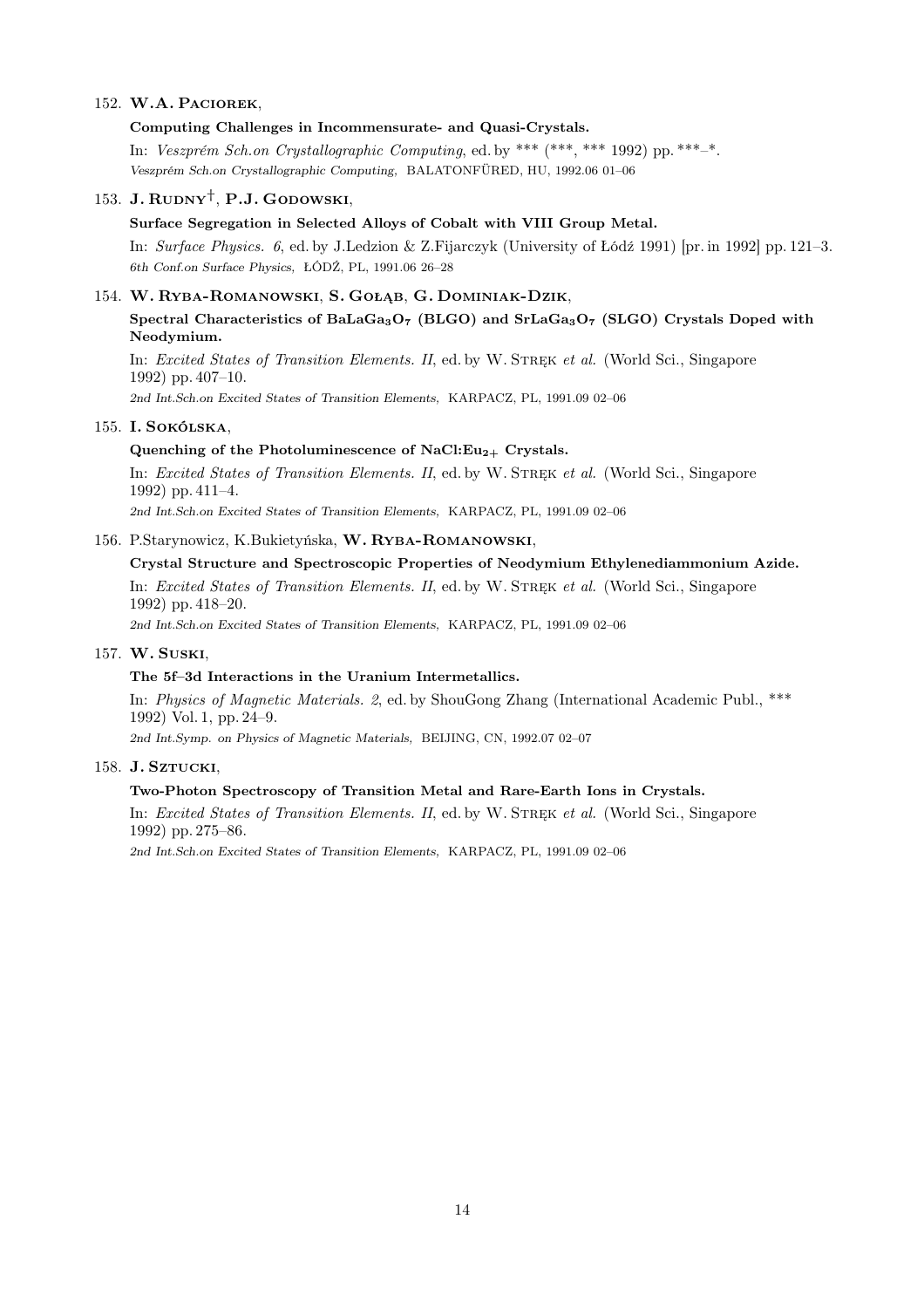# LISTA PREZENTACJI KONFERENCYJNYCH LIST OF CONFERENCE PRESENTATIONS

1. A.V.Andreev, W. Suski, F.G.Vagizov, H. Drulis, Sublattice Contributions to the Magnetism of  $UFe_{10}Si_2$ . (P) Int.Conf.on Strongly Correlated Electron Systems, Sendai, JP, 1992.09 07–11 2. M.Ausloos, P.Clippe, S.K.Patapis, K. Durczewski, Thermoelectric Power of High Temperature Superconductors. (L) Belgium Physical Society Meet., Liège, BE, 1992.05 21–22 3. J. Baran, M.K. Marchewka, H. Ratajczak, Polarized RAMAN and IR Spectra of  $M_4LiH_3(XO_4)_4$  Type Single Crystals. (P) 13th Int.Conf.on Raman Spectroscopy, Würzburg, DE, 1992.08 31 –.09 04 4. I. Benzar, R. Horyń, M. Wołcyrz, On Crystallochemistry and Superconductivity of the  $(Bi_{1\pm x}Cu_{\pm x})_8Sr_6Ca_6Cu_9O_{24+z}$ -Type Solid Solutions. (P) Eur.Mater.Res.Soc. (E-MRS) 1992 Fall Meeting, Symp.A: High Temperature Superconductors, Strasbourg, FR, 1992.11 03–06 5. K.J.Berg, P.Grau, M.Petzold, M. Suszyńska, Crack-Formation Phenomena Near Vickers-Indentation in Chemically and Thermally Pretreated Sodium–Silica Glasses. (P) 12th Int.Conf.on Defects in Insulating Materials, Schloß Nordkirchen, DE, 1992.08 16–22 6. E. Boroński, S. Daniuk, H. Stachowiak, Electron–Positron Scattering in Real Metals. (P) XXIV Semin.Anihilacji Pozytronów [24th Pol.Semin.on Positron Annihilation] Sobótka-Górka, PL, 1992.08 27–31 7. W.Bronowska, A. Pietraszko, A.Videnova-Adrabińska, Low-Temperature Structure Investigations of  $((NH_4)_{1-x}Rb_x)_3H(SO_4)_2$  Mixed Crystals. (P) 2nd Eur. Powder Diffraction Conf. Almelo, NL, 1992.07 30 –.08 01 8. Z. Bukowski, K. Rogacki, R. Horyń, Synthesis, Structure and Superconducting Properties of  $RE(Ba_{2-x}RE_x)Cu_3O_y$  Solid Solutions,  $(RE = \text{Sm}, \text{Gd}).$  (C) Proc.4th Int.Conf.on Modern Aspects of Superconductivity, Paris, FR, 1992.10 21–22 9. E.Camarillo, L.Nuñez, J.A.Sanz-García, B. Macalik, F.Cussó, F.Jaque, Energy Transfer Study of  $LiNbO<sub>3</sub>:Cr<sup>3+</sup>, Tm<sup>3+</sup>.$  (P) 12th Int.Conf.on Defects in Insulating Materials, Schloß Nordkirchen, DE, 1992.08 16–22 10. L.J.Challis, N.N.Zinov'ev, R.Fletcher, B. Sujak-Cyrul, A.V.Akimov, A.F.Jezierski, Cyclotron Phonon and Photon Emission from Two-Dimensional Electron Gases (2DEG) in  $GaAs/(AlGa)As$  Heterostructures. (C) 7th Int.Conf.on Phonon Scattering in Condensed Matter, Ithaca, NY, US, 1992.08 03–07 11. L.J.Challis, N.N.Zinov'ev, R.Fletcher, B. Sujak-Cyrul, A.V.Akimov, A.F.Jezierski, Cyclotron Phonon and Photon Emission from Two-Dimensional Electron Gases (2DEGs) in  $GaAs/(AlGa)As$  Heterostructures. (P) The Institute of Physics Condensed Matter Conference, SOUTHAMPTON, E, UK, 1992.12 \*\*-\*\* 12. T. Cichorek, Z. Henkie, A. Wojakowski, R. Horyń, Passing a Strongly Correlated Band in  $Bi_{1,6}Sr_{2,4}NdCu_2O_{8+x}$  Due to Deoxygenation. (P)

IX Symp. ,Przejścia Fazowe i Zjawiska Krytyczne' [9th Symp.on Phase Transitions and Critical Phenomena] KUDOWA, PL, 1992.04 28 -.05 01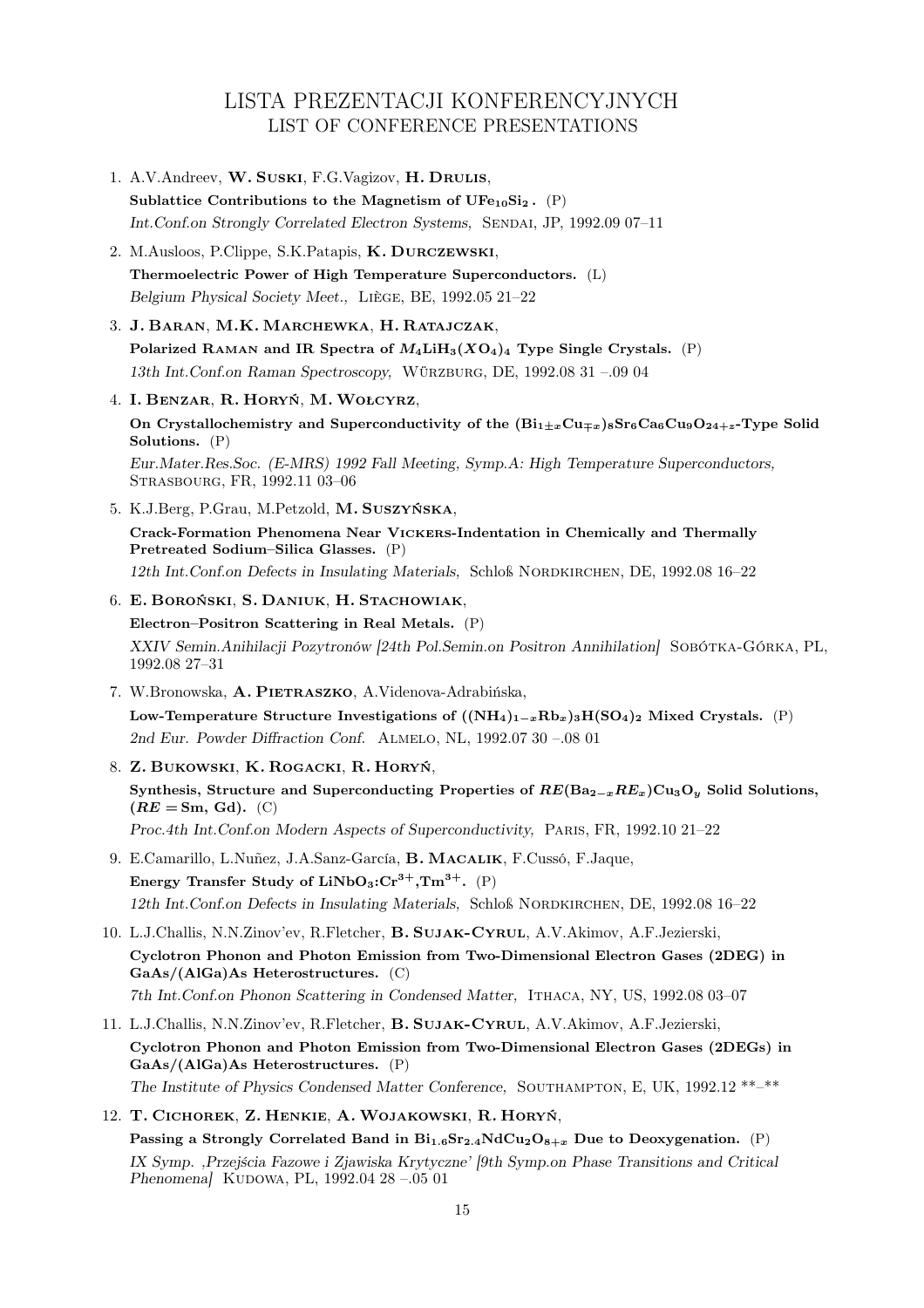#### 13. J.Court, J. Jabłoński, S.Hamar-Thibault,

New Method for the Synthesis of Bimetallic Ni–M Catalyst Supported on Graphite. Hydrogenation of Citral in the Liqiud Phase. (C)

3rd Int.Symp.on Heterogeneous Catalysis & Fine Chemicals, POITIERS, FR, 1992.04 05-08

#### 14. A. Czopnik,

Maгнитные свойства элементов риедких земель з галем и индем. [Magnetic Properties of the Rare Earth Elements with Ga and In.] (L)

III Pol.-Ukr.-Ros.symp.nt. materialow f-elektronowych [3rd Polish-Ukrainian-Russian Symp.on f-Electron Materials] L'vov, UA, 1992.05 24–26

#### 15. H. Drulis,

#### Principles of Vibrating Reed Method. (L)

III Pol.-Ukr.-Ros.symp.nt. materialow f-elektronowych [3rd Polish-Ukrainian-Russian Symp.on f-Electron Materials] L'vov, UA, 1992.05 24–26

16. H. DRULIS, J. KLAMUT, A. ZYGMUNT, N.M.Suleĭmanov, E.E.Kukovitskiĭ,

## Improvement of the Critical Current in  $La<sub>1.85</sub>Sr<sub>0.15</sub>CuO<sub>4</sub>$  by Hydrogen Treatment. (P)

Eur.Mater.Res.Soc. (E-MRS) 1992 Fall Meeting, Symp.A: High Temperature Superconductors, Strasbourg, FR, 1992.11 03–06

### 17. H. DRULIS, A. ZYGMUNT, J. KLAMUT, N.M.Suleĭmanov,

Critical Magnetization Current in Hydrogenated  $\text{La}_{1.85}\text{Sr}_{0.15}\text{CuO}_4$  Superconductor. (P)

Eur.Mater.Res.Soc. (E-MRS) 1992 Fall Meeting, Symp.A: High Temperature Superconductors, Strasbourg, FR, 1992.11 03–06

## 18. P. Fedczyszyn, M.Ilczyszyn, J. Baran,

#### Crystal Structure of Betaine Sulfate (BSH). (P)

XXXIV Konwers. Krystalograficzne [34th Polish Crystallographic Meeting] Wrocław, PL, 1992.06 25–26

#### 19. P. Fedczyszyn, A. Pietraszko,

## Crystal Structure of Dibetaine Nitrite (DBN). (P)

XXXIV Konwers. Krystalograficzne [34th Polish Crystallographic Meeting] Wrocław, PL, 1992.06 25–26

#### 20. Z.M. Galasiewicz,

### Multi Time Green Functions, Non-linear Response. (L)

12th Conf.of the Condensed Matter Division, European Physical Society, Prague, CS, 1992.06 10–13

## 21. Z.M. Galasiewicz,

Multi Time Green Functions, Non-linear Response. (L) 13-th Dynamics Days, Rydzyna, PL, 1992.06 10–13

#### 22. Z.M. Galasiewicz,

Multi-Time Green Functions, Non-Linear Response. (I) XVI Int.Sch.for Theoretical Physics, Jaszowiec (Ustroń) PL, 1992.09 \*\*–\*\*

## 23. E. Gałdecka,

Convolution and Deconvolution – A Review of Simple Algorithms.  $(P)$ 14th Eur. Crystallographic Meet., Enschede, NL, 1992.08 02–07

## 24. E. Gałdecka,

Convolution and Deconvolution – Practical Remarks on Numeric Calculations. (P) XXXIV Konwers. Krystalograficzne [34th Polish Crystallographic Meeting] Wrocław, PL, 1992.06 25–26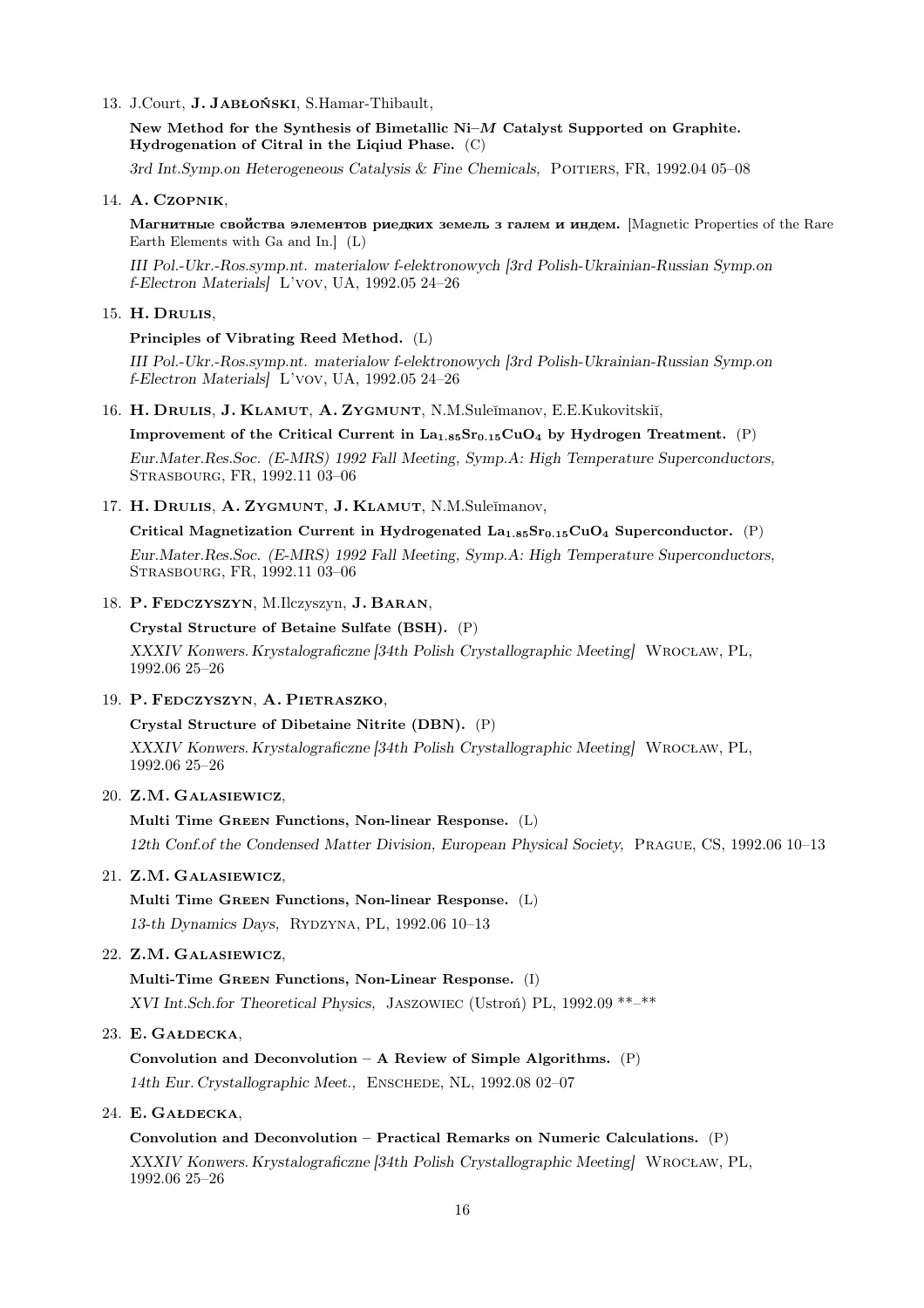25. J.García-Solé, B. Macalik, L.E.Bausá, F.Cussó, E.Camarillo, A.Lorenzo, L.Nuñez, F.Jaque, A.Monteil, G.Boulon, J.E.Muñoz-Santiuste, I.Vergara,

Optical Detection of Ion Impurity Sited in Doped LiNbO<sub>3</sub>.  $(P)$ 

Int.Conf.on Physics and Chemistry of Luminescent Materials, Toronto, Qc, CD, 1992.10 11–16

#### 26. H. Grabowska, Z.Węgliński,

Otrzymanie 2-hydroksy-5-metylo-pirydyny na drodze katalitycznej alkilacji 2-hydroksypirydyny metanolem. [Synthesis of 2-hydroxy- 5-methylpyridine by Catalytic Alkylation of 2-hydroxypyridine with Methanol.] (C)

XXXVI Zj.PTChem. i STIPChem. [36th Congr.Pol.Chem.Soc.] Białystok, PL, 1992.09 09–12

#### 27. Z. Henkie,

Effect of Iso- and Hetero-Cation Substitution on Electron Transport Properties of HTS. (L) III Pol.-Ukr.-Ros. Symp.nt. materiałów f-elektronowych [3rd Polish-Ukrainian-Russian Symp.on f-Electron Materials] L'vov, UA, 1992.05 24–26

#### 28. M.M.Ilczyszyn, J. Baran, H. Ratajczak,

Polarized RAMAN and IR Spectra of  $(CH_3)_3NCH_2COOH_3AsO_4$  Single Crystal. (P) 13th Int.Conf.on Raman Spectroscopy, Würzburg, DE, 1992.08 31 –.09 04

## 29. J. Janczak,

Crystal Structure of  $Ba_2Cu_2[Si_4O_{12}]$ . (P)

Sch.on Inorganic Structural Chemistry and its Diffraction Aspects, BUDAPEST, HU, 1992.05 10-16

#### 30. J. Janczak, R. Kubiak,

The Crystal Structure of  $BaCu[Si<sub>4</sub>O<sub>10</sub>]$  at 300 K. (P) 14th Eur. Crystallographic Meet., Enschede, NL, 1992.08 02–07

#### 31. J. Janczak, R. Kubiak,

On  $\beta$ -Phase Decomposition in In–Sn Binary System. (P) 2nd Eur. Powder Diffraction Conf., Almelo, NL, 1992.07 30 –.08 01

#### 32. J. Janczak, R. Kubiak,

X-ray Analysis of Phthalocyanines Formed in the Reaction of Metals and Alloys with 1,2-Dicyanobenzene. Part 2. Crystal Structure of Metal-Free Pc. (P)

XXXIV Konwers. Krystalograficzne [34th Polish Crystallographic Meeting] Wrocław, PL, 1992.06 25–26

### 33. J. Janczak, R. Kubiak,

X-ray Analysis of Phthalocyanines Formed in the Reaction of Metals and Alloys with 1,2-Dicyanobenzene. Part 1. Crystal Structure of SnPc. (P)

XXXIV Konwers. Krystalograficzne [34th Polish Crystallographic Meeting] Wrocław, PL, 1992.06 25–26

## 34. J. Janczak, R. Kubiak,

X-ray Analysis of Phthalocyanines Formed in the Reaction of Metals and Alloys with 1,2-Dicyanobenzene. Part 3. Crystal Structure of  $In_2Pc_3$ . (P)

XXXIV Konwers. Krystalograficzne [34th Polish Crystallographic Meeting] Wrocław, PL, 1992.06 25–26

#### 35. J. Janczak, R. Kubiak, A. Zaleski, J. Olejniczak,

On  $\beta$ -Phase Decomposition in In–Sn Binary System. (P)

XXXIV Konwers. Krystalograficzne [34th Polish Crystallographic Meeting] Wrocław, PL, 1992.06 25–26

## 36. Z. Jaworska-Galas, W. Miśta, J. Wrzyszcz, M. Zawadzki,

Katalizator hopkalitowy o podwyższonej stabilności termicznej. [Thermal Stability Improvement in Hopcalite Catalyst.] (C)

XXXVI Zj.PTChem. i STIPChem. [36th Congr.Pol.Chem.Soc.] Białystok, PL, 1992.09 09–12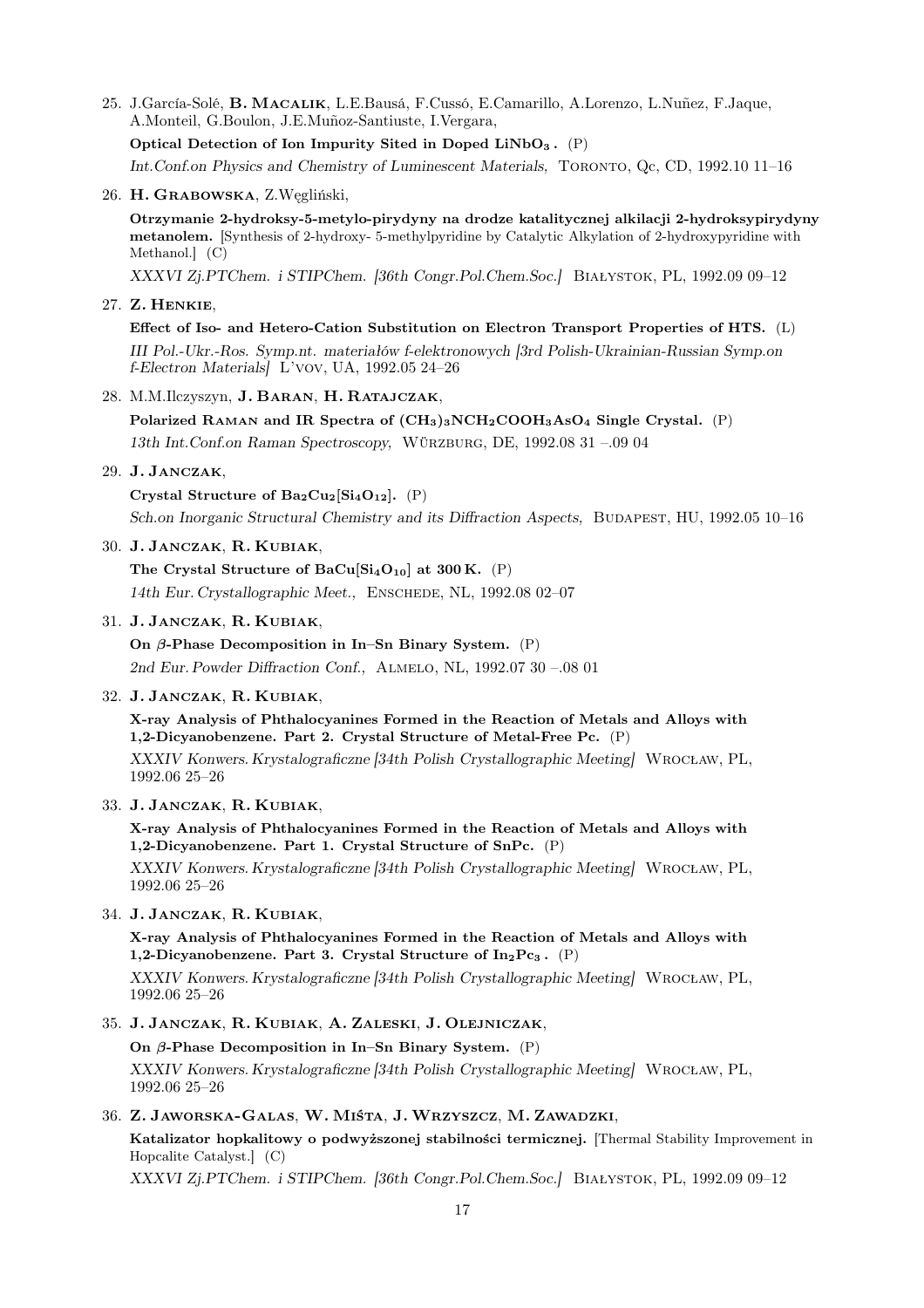- 37. D. Kaczorowski, D. Badurski, A.Böhm, L.Shlyk, R. Troć, F.Steglich, Magnetic to Nonmagnetic Transition in  $U(Ga_{1-x}Sn_{x})_{3}$ . (P) Int.Conf.on the Physics of Transition Metals, DARMSTADT, DE, 1992.07 20-24
- 38. D. Kaczorowski, D.Finsterbusch, B.LĄthi, Elastic Effects in Some Ferromagnetic Uranium Pnictides. (L) Int.Conf.on the Physics of Transition Metals, DARMSTADT, DE, 1992.07 20-24
- 39. D. Kaczorowski, R.Pöttgen, Z. Gajek, A. Zygmunt, W.Jeitschko, Crystal Structure Magnetic Susceptibility and Electrical Resistivity on UOSe Single Crystals. (P) 22èmes Journées des Actinides, Meribel, FR, 1992.04 23–26

## 40. J. Kaleciński,

NO<sup>3</sup> Radicals in Aqueous Systems: Optical Investigation. (I) 11th Danish-Polish Meeting on Radiation Chemistry, Risø, DK, 1992.05 20–23

## 41. J. Kaleciński,

Chemiczne procesy poradiacyjne w niektórych zamrożonych szkliwach. [Chemical Postirradiation Processes in Some Frozen Glasses.] (C)

IX Zj. Pol.Tow.Badan Radiacyjnych [9th Meet.of Polish Society for Radiative Research] Cracow, PL, 1992.04 02–03

## 42. J. Kaleciński,

Jono-rodniki – niezwykłe związki chemiczne. [Ion-Radicals – Amazing Chemical Compounds.] (L) V Konfer.Chemików Nieorganików [5th Congr. Inorganic Chemists] Wrocław, PL, 1992.12 14–15

## 43. L. Kępiński, D. Potoczna-Petru, J.M. Jabłoński,

Reakcje w fazie stałej między zdyspergowanym metalem a nośnikiem niemetalicznym – możliwe implikacje dla katalizy heterogennej. [Solid State Reaction between Highly Dispersed Metal and Nonometallic Support: Possible Implications for Heterogeneous Catalysis.] (I) XXIV Og.pol.Kol.Katalityczne [24th Polish Catalysis Colloq.] Cracow, PL, 1992.01 28–30

44. R. Klimkiewicz, A.Bakulińska, G.Syposz,

Nowa izolacja akustyczna. [New Acoustic Isolation.] (C) XXXVI Zj. PTChem. i STIPChem. [36th Congr.Pol.Chem.Soc.] Białystok, PL, 1992.09 09–12

## 45. G. Kontrym-Sznajd, A. Rubaszek,

## On the Interpretation of ACPAR Spectra with Respect to Electron Momentum Density in Real Metals. (P)

5th.Int.Worksh.on Slow Positron Beam Techniques for Solids and Surfaces, Jacksons Hole, WY, US, 1992.08 06–10

46. G. Kontrym-Sznajd, A. Rubaszek,

Densities of Valence Electrons in Simple Metals Effective with Respect to Electron–Positron Correlations. (P)

XXIV Semin.Anihilacji Pozytronów [24th Pol.Semin.on Positron Annihilation] Sobótka-Górka, PL, 1992.08 27–31

47. G. Kontrym-Sznajd, A. Rubaszek,

Methods of Extracting Electron–Positron Enhancement Factors from Experimental ACAR data. (P)

XXIV Semin.Anihilacji Pozytronów [24th Pol.Semin.on Positron Annihilation] Sobótka-Górka, PL, 1992.08 27–31

48. G. Kontrym-Sznajd, A. Rubaszek,

On the Interpretation of ACPAR Spectra with Respect to Electron Momentum Density in Real Metals. (L)

XXIV Semin.Anihilacji Pozytronów [24th Semin.on Positron Annihilation] Sobótka-Górka, PL, 1992.08 27–31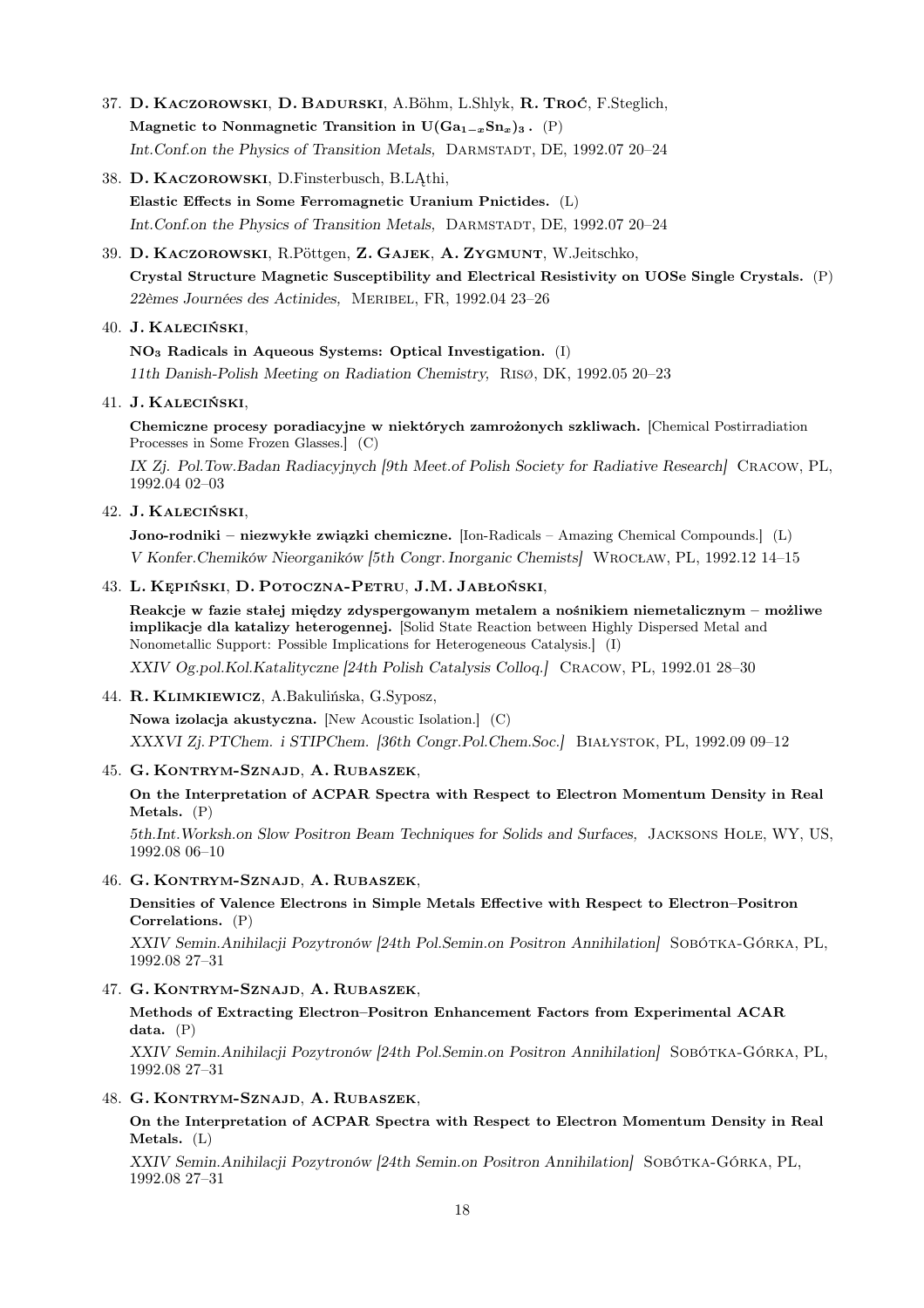### 49. R. Kubiak, J. Janczak,

X-ray Study of Ordered Phase Formation in Au–Cu Alloys. (P) IX Symp. ,Przejścia Fazowe i Zjawiska Krytyczne' [9th Symp.on Phase Transitions and Critical Phenomena] KUDOWA, PL, 1992.04 28 -.05 01

- 50. R. Kubiak, J. Janczak,
	- New Metallophthalocyanines. (C)

V Konfer.Chemików Nieorganików [5th Congr. Inorganic Chemists] Wrocław, PL, 1992.12 14–15

## 51. R. Kubiak, J. Janczak,

X-ray Powder Analysis of  $In<sub>3</sub>Sn$  and InBi at Low Temperatures. (P) VI Soveshch.po kristallokhimii neorganicheskikh i koordinatsionnykh soedinenienii [6th Conf.on Crystallochem.of Inorganic and Complex Compounds] L'vov, UA, 1992.09 21–25

### 52. J.Kuzník, K. Rogacki,

JOSEPHSON Effect in Magnetic Superconductor  $GdMo<sub>6</sub>Se<sub>8</sub>$ . (C) 2nd Int.Conf.on Macroscopic Quantum Phenomena, Smolenice Castle, CS, 1992.08 31 –.09 04

53. J. Lach, R. Łyżwa, J.Jędrzejewski,

Ground States of the One-Dimensional Spinless FALICOV–KIMBALL Model. (P) IX Symp. ,Przejścia Fazowe i Zjawiska Krytyczne' [9th Symp.on Phase Transitions and Critical Phenomena] KUDOWA, PL, 1992.04 28 -.05 01

54. K. Łukaszewicz, A. Pietraszko,

The Kinetics of  $\alpha \leftrightarrow \alpha'$  Phase Transition of  $\text{Zn}_3\text{As}_2$  and  $\text{Cd}_3\text{As}_2$  Crystals. (L) IX Semin. Ferroelektryczne Polsko-Czeskie [9th Polish-Czech Ferroelectrics Symp.] Paseky, CS, 1992.10 28–30

55. K. Łukaszewicz, A. Pietraszko, M.Augustyniak,

Crystal Structure and Phase Transitions of  $(NH_4)_3H(SeO_4)_2$ . (P) 14th Eur. Crystallographic Meet., Enschede, NL, 1992.08 02–07

56. K. Łukaszewicz, A. Pietraszko, M.Augustyniak,

The Crystal Structure and Phase Transitions of  $(NH_4)_3H(SeO_4)_2$ . (L) 19th Int.Sch.& 2nd East European Meeting on Ferroelectric Physics, Przesieka, PL, 1992.09 21–25

57. K. Łukaszewicz, A. Pietraszko, M.A.Augustyniak,

Struktura krystaliczna i wysokotemperaturowe przemiany fazowe  $(NH4)_3H(SeO_4)_2$ . [Crystal Structure and High-Temperature Phase Transitions of  $(NH_4)_3H(SeO_4)_2$ .  $(L)$ XXXIV Konwers. Krystalograficzne [34th Polish Crystallographic Meeting] Wrocław, PL, 1992.06 25–26

58. R. Łyżwa,

Exact Results for the One-Dimensional Falicov–Kimball Model with a Periodical Distributions of Localized Electrons. (P)

18th IUPAP Int.Conf.on Statistical Physics, Berlin, DE, 1992.08 02–08

59. B. Macalik, J.E.Muñoz-Santiuste, A.Lorenzo, L.E.Bausá, J.A.Sanz-García, Fluorescence of  $Eu^{3+}$  and  $Ho^{3+}$  in  $LiNbO_3$ : Effect of Co-Doping with MgO. (P) 12th Int.Conf.on Defects in Insulating Materials, Schloß Nordkirchen, DE, 1992.08 16–22

- 60. H.Maghrawy, W. Stręk, J.Legendziewicz, J. Hanuza, Spectroscopic Properties of Pr(III) in  $[(C_4H_9)_4N]_3La(NCS)_6$  Crystals. (P) 29th Int.Conf.on Coordination Chemistry, Lausanne, CH, 1992.07 19–24
- 61. W. Miśta, Z. Jaworska-Galas, J. Wrzyszcz, M. Zawadzki, Katalityczne oczyszczanie gazów odlotowych. [Catalytic Exhaust Gas Purification by Hopcalite Catalyst.] (L) XXIV Og.pol.Kol.Katalityczne [24th Polish Catalysis Colloq.] Cracow, PL, 1992.01 28–30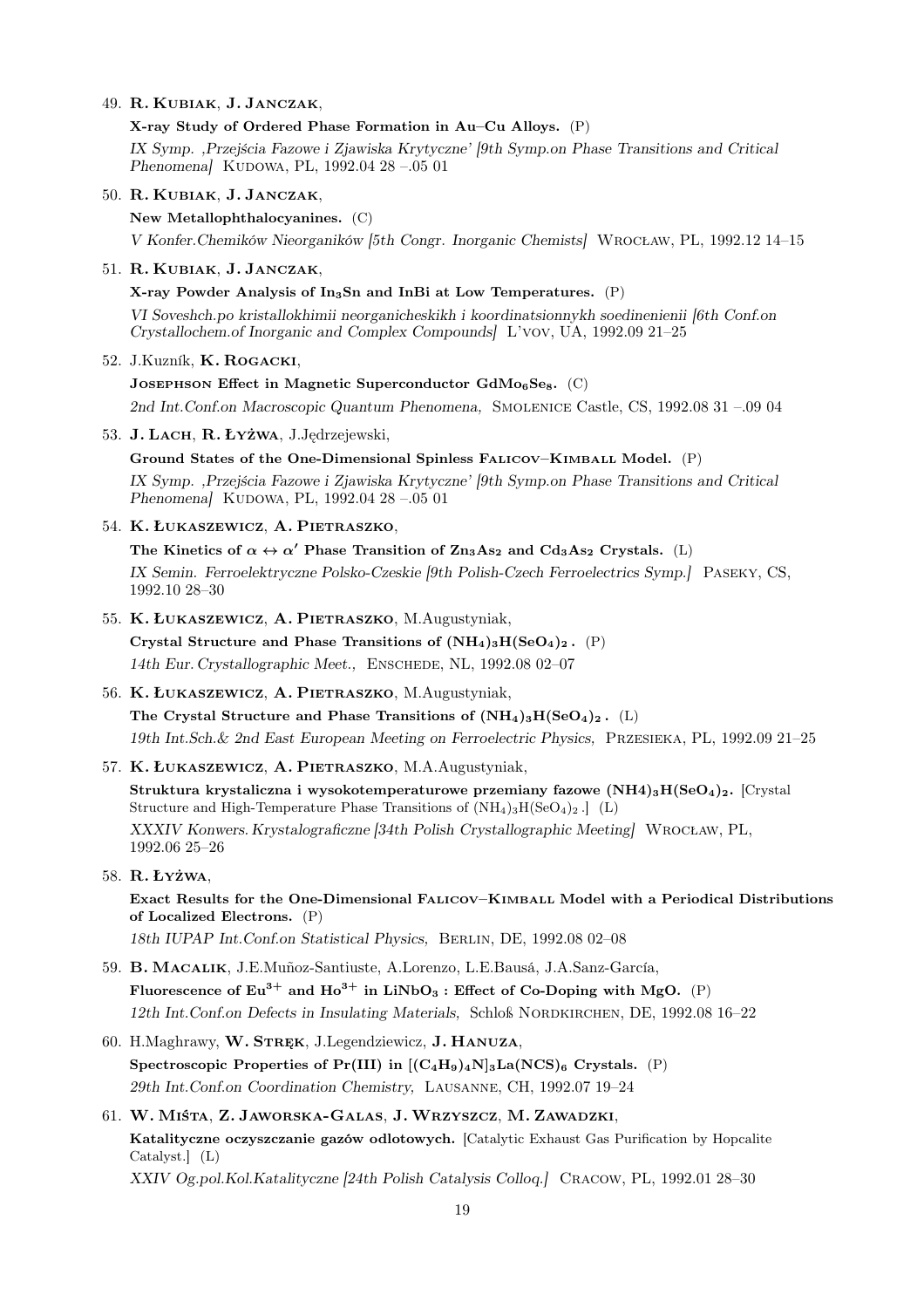62. W.Nalepa, J. Baran, H. Ratajczak,

IR and Raman Spectra of DBN. (P)

19th Int.Sch.& 2nd East-European Meet.on Ferroelectric Physics, Przesieka, PL, 1992.09 21–25

63. W.N.Narozhnyĭ, E.P.Khlybow, B.I.Nizhankovskiĭ, Z. BUKOWSKI,

Сверхпроводимость и магнетизм в  $Gd_{1+x}Ba_{2-x}Cu_3O_{7-\delta}$ . Влияние Gd, занимающего **положение Ва.** [Superconductivity and Magnetism of  $Gd_{1+x}Ba_{2-x}Cu_3O_{7-\delta}$ . The Effect of Gd, Occupying Ba Sites.] (C)

XXIX Soveshch.po Fizike Nizkikh Temperatur (NT-29) [29-th Conf.on Low Temperature Physics] Kazan', RU, 1992.06 \*\*–\*\*

## 64. B. Nowak, O.J. Żogał,

Jądrowa relaksacja spin–sieć w związkach metali przejściowych z lokalną symetrią teragonalną. [Nuclear Magnetic Spin–Lattice Relaxation in Transition Metal Compounds with Local Tetragonal Symmetry.] (L)

XXV Ogólnop.Sem.n/t Magnetycznego Rezonansu Jądrowego [25th Natl.Sem.on NMR and Applications] Cracow, PL, 1992.12 01–02

### 65. W.A. Paciorek,

Computing Challenges in Incommensurate- and Quasi-Crystals. (I)

Veszprém Sch.on Crystallographic Computing, Balatonfüred, HU, 1992.06 01–06

66. M.Pawłowska, W. STRĘK,

Spectroscopic Studies of Antiferromagnetic TlMnCl<sup>3</sup> . (P)

29th Int.Conf.on Coordination Chemistry, Lausanne, CH, 1992.07 19–24

#### 67. A. Pietraszko, K. Łukaszewicz,

Time Dependence of Crystal Structure of  $\text{Zn}_3\text{As}_2$  Subjected to  $\alpha \to \alpha'$  Phase Transition. (P) IX Symp. ,Przejścia Fazowe i Zjawiska Krytyczne' [9th Symp.on Phase Transitions and Critical Phenomena] KUDOWA, PL, 1992.04 28 -.05 01

#### 68. A. Pietraszko, K. Łukaszewicz,

Critical Slowing down of Reaction Rate of the First Order Phase Transition  $\alpha \leftrightarrow \alpha'$  in Zn<sub>3</sub>As<sub>2</sub> and  $Cd<sub>3</sub>As<sub>2</sub>$ . (L)

IX Symp. ,Przejścia Fazowe i Zjawiska Krytyczne' [9th Symp.on Phase Transitions and Critical Phenomena] KUDOWA, PL, 1992.04 28 -.05 01

## 69. A. Pietraszko, M.Połomska,

The Phase Transitions of  $(NH_4)_4LiH_3(SeO_4)_4$ . (P)

19th Int.Sch.& 2nd East European Meeting on Ferroelectric Physics, Przesieka, PL, 1992.09 21–25

70. H. Ratajczak,

Vibrational Spectroscopy of Hydrogen Bonded Ferroelectrics. (I) 21st Eur.Congr.on Molecular Spectroscopy, Vienna, AT, 1992.08 23–28

### 71. H. Ratajczak,

Vibrational Spectroscopy of Hydrogen-Bonded Ferroelectrics. (I) II Zjazd ,Societas Humboldtiana Polonorum', Poznań, PL, 1992.09 \*\*–\*\*

## 72. H. Ratajczak,

Proton Transfer Phenomena along the Hydrogen Bond: Experimental and Theoretical Studies. (I)

Int.Conf.on Theoretical Models of Chemical Reactivity, SAN FELIEN DE GUIXOLS, ES, 1992.06 \*\*-\*\*

## 73. H. Ratajczak,

O zjawisku przeniesienia protonu w układach molekularnych. [On the Phenomenon of Proton Transfer in Molecular Systems.] (I)

V Konfer. Chemików Nieorganików [5th Congr. Inorganic Chemists] Wrocław, PL, 1992.12 14–15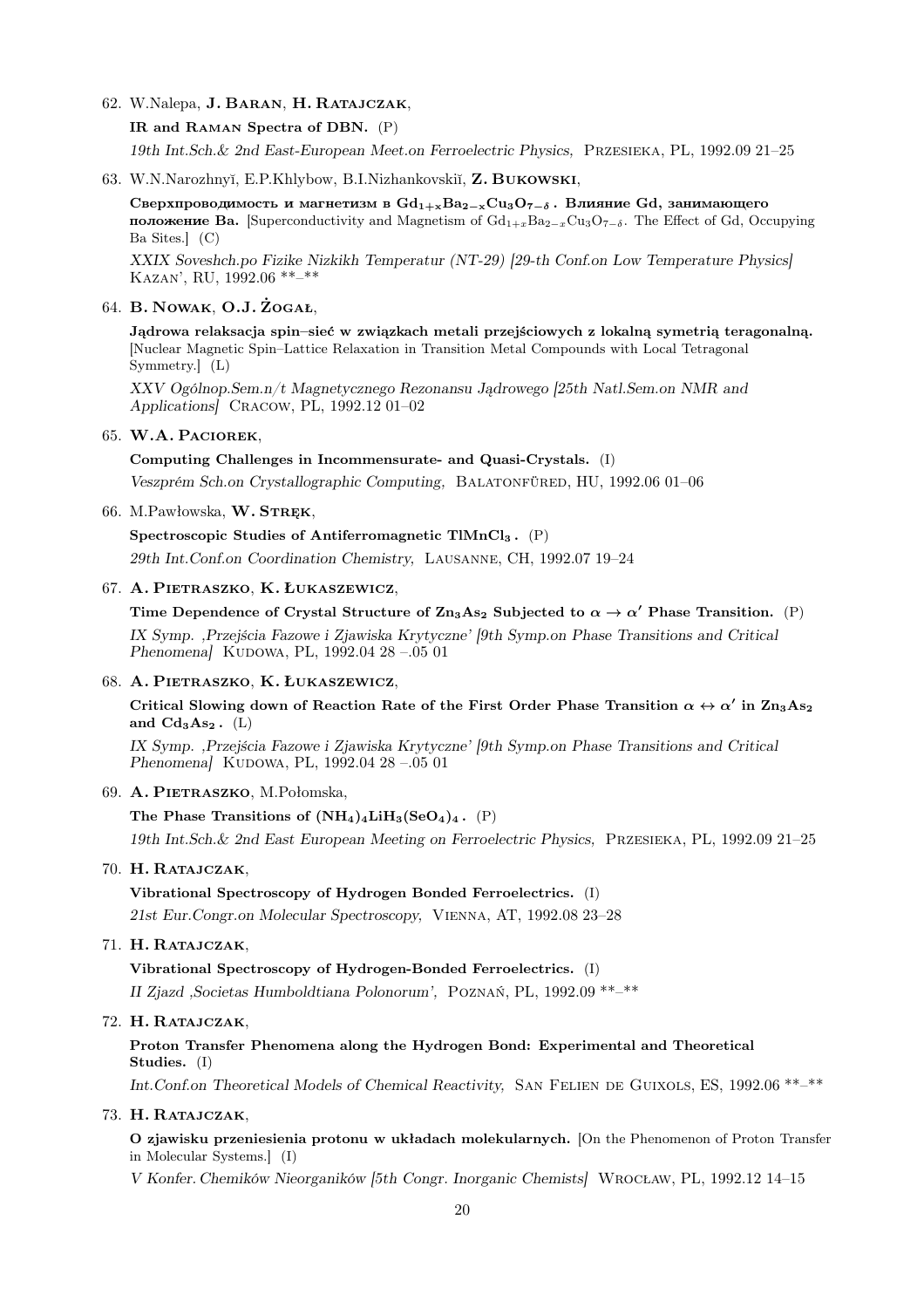74. H. Ratajczak, A.M.Yaremko, J. Baran,

FERMI Resonances in the Vibrational Spectra of  $CsHSeO<sub>4</sub>$ . (L) V Wint.Sch.on Coordination Chemistry, Karpacz, PL, 1992.12 \*\*–\*\*

75. K. Rogacki, C. Sułkowski, W.Sadowski, E.Walker, M.Peter,

Magnetization and Critical Currents of  $Nd_{2-x}Ce_xCuO_{4-y}$  Single Crystals. (P)

3rd World Congr.on Superconductivity, Munich, DE, 1992.09 14–18

### 76. A. Rubaszek,

## Electron–Positron Correlations at a Metal Surface. (P)

Proc.91.WE-Heraeus Semin.& 22nd Ann.Int.Symp.on Electronic Structure of Solids, Schellerhau, DE, 1992.03 23–27

## 77. A. Rubaszek, A.Kiejna, S. Daniuk,

### Annihilation Characteristics for Positrons Trapped at the Surfaces of Simple Metals. (L)

5th.Int.Worksh.on Slow Positron Beam Techniques for Solids and Surfaces, Jacksons Hole, WY, US, 1992.08 06–10

### 78. A. Rubaszek, A.Kiejna, S. Daniuk,

Annihilation Characteristics for Positrons Trapped at the Surface of Simple Metals. (L)

XXIV Semin.Anihilacji Pozytronów [24th Pol.Semin.on Positron Annihilation] Sobótka-Górka, PL, 1992.08 27–31

## 79. P. Sławiński,

#### Quadrupolar Scattering Effects in  $PrPb_3$ . (L)

III Pol.-Ukr.-Ros. Symp.nt. materiałów f-elektronowych [3rd Polish-Ukrainian-Russian Symp.on f-Electron Materials] L'vov, UA, 1992.05 24–26

### 80. P. Sławiński, Z. Kletowski,

#### Role of the Quadrupolar Scattering in the Resistivity of  $PrPb_3$ .  $(P)$

IX Symp. ,Przejścia Fazowe i Zjawiska Krytyczne' [9th Symp.on Phase Transitions and Critical Phenomena] KUDOWA, PL, 1992.04 28 -.05 01

#### 81. I. Sokólska, E. Mugeński, R. Cywiński,

The Effect of Precipitation of Dopant Ions on the Luminescence in KCl:  $Me^{2+}$ , Mn<sup>2+</sup> Crystals. (P)

12th Int.Conf.on Defects in Insulating Materials, Schloß Nordkirchen, DE, 1992.08 16–22

## 82. H. STACHOWIAK,

Electron–Positron Interaction and the Positron Annihilation Method in Metal Physics. (I) Int.Worksh.on Electronic Structure Calculations and Properties of Materials, Madras, IN, 1992.11 16–24

#### 83. H. STACHOWIAK.

## Liquid Theory Approach to Electron–Positron Interaction in Jellium. (I)

Int.Worksh.on Electronic Structure Calculations and Properties of Materials, Madras, IN, 1992.11 16–24

## 84. H. STACHOWIAK,

## Determination of Derivatives of Functions Given Numerically Using the Spline Method. Application of the Quintic Spline. (L)

XXIV Semin.Anihilacji Pozytronów [24th Pol.Semin.on Positron Annihilation] Sobótka-Górka, PL, 1992.08 27–31

## 85. H. Stachowiak, E. Boroński, J. Lach,

The Effective Electron–Positron Potential in Jellium. (L)

XXIV Semin.Anihilacji Pozytronów [24th Pol.Semin.on Positron Annihilation] Sobótka-Górka, PL, 1992.08 27–31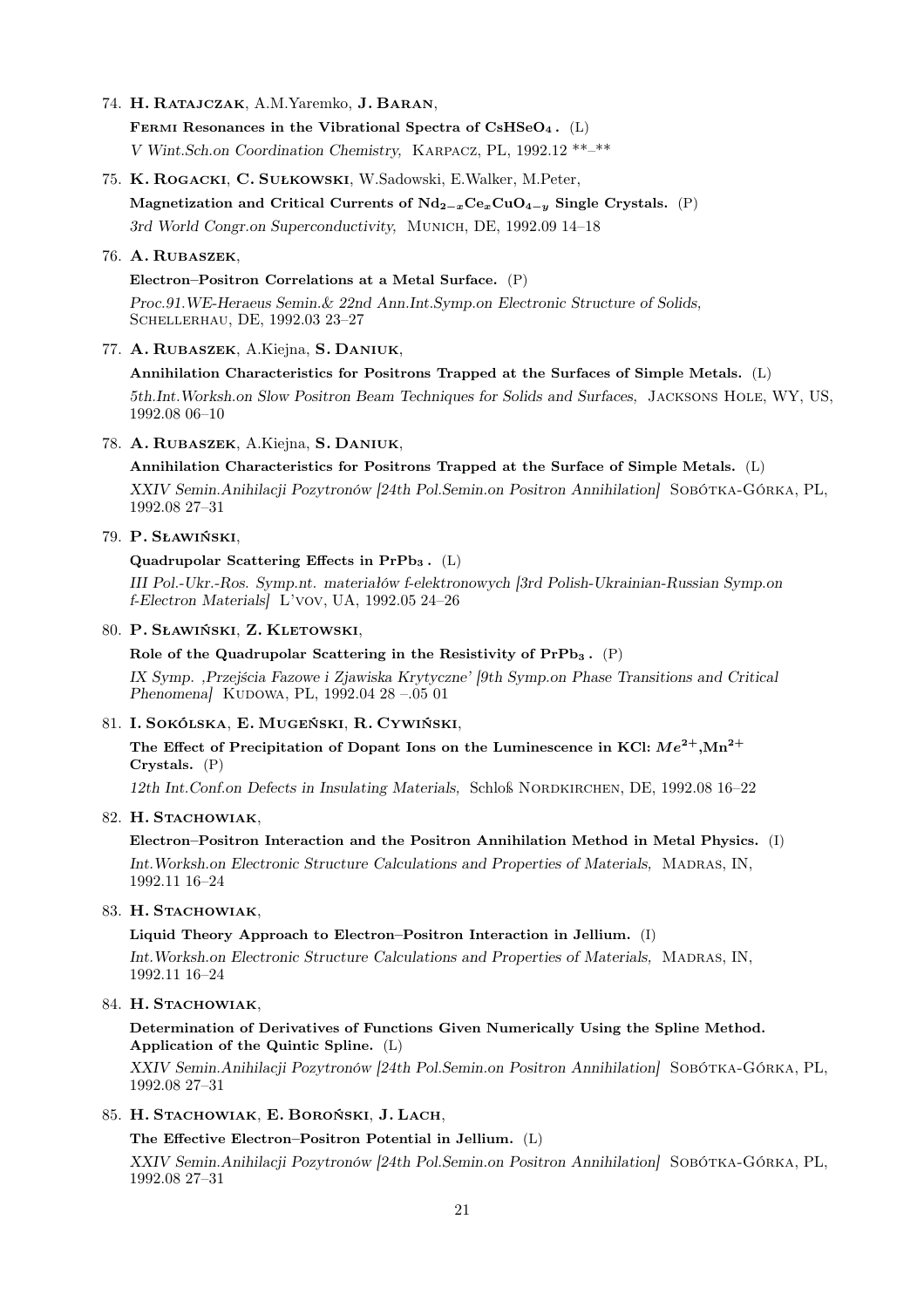86. J. Stępień-Damm, R.Hrabański, K. Łukaszewicz,

Crystal Structure and Phase Transitions of  $MgGeF_6 \cdot H_2O$  and  $MgSiF_6 \cdot H_2O$ . (P) VI Soveshch.po kristallokhimii neorganicheskikh i koordinatsionnykh soedinenienii [6th Conf.on Crystallochem.of Inorganic and Complex Compounds] L'vov, UA, 1992.09 21–25

- 87. J. Stępień-Damm, R.Hrabański, K. Łukaszewicz, Struktura krystaliczna i ferroelastyczne przejście fazowe w kryształach MgGe $F_5 \cdot H_2O$ . [Crystal] Structure and Ferroelastic Phase Transition in MgGeF5·H2O Crystals.] (P) XXXIV Konwers. Krystalograficzne [34th Polish Crystallographic Meeting] Wrocław, PL, 1992.06 25–26
- 88. J. Stępień-Damm, A. Pietraszko, K. Łukaszewicz, B.S.Zadokhin,

X-ray Study of Spontaneous Deformation in  $HG_2Cl_2$  Crystals. (P) IX Symp. ,Przejścia Fazowe i Zjawiska Krytyczne' [9th Symp.on Phase Transitions and Critical Phenomena] KUDOWA, PL, 1992.04 28 -.05 01

- 89. W. Stręk, M. Gałczyński, J. Hanuza, J.Legendziewicz, M. Malinowski, The Nature of Vibronic Transitions of Pr(III) in the Centrosymmetric Hexakis-(antipyrene)-tri-Perchlorate Crystals. (P) 29th Int.Conf.on Coordination Chemistry, Lausanne, CH, 1992.07 19–24
- 90. A.M.Strydom, P.de V.Du Plessis, D. Kaczorowski, R. Troć,
	- Critical Exponents  $\beta$  of U<sub>3</sub>P<sub>4</sub>. (P) Int.Conf.on Strongly Correlated Electron Systems, Sendai, JP, 1992.09 07–11
- 91. B. Sujak-Cyrul, J. Szczepański, T. Tyc,
	- Investigation of Ballistic Phonon Propagation in Quartz by Time-of-Flight Method. (P) NATO Adv.St.Inst.on Ultrashort Processes in Condensed Matter, Lucca, IT, 1992.08 30 –.09 11
- 92. N.M.Suleĭmanov, H. DRULIS, A.D.Shengelaya, G.Chadzyński, E.F.Kukovitskiĭ,

Interaction of Hydrogen with Rare Earth Metalloxides. (C)

III Pol.-Ukr.-Ros. Symp.nt. materiałów f-elektronowych [3rd Polish-Ukrainian-Russian Symp.on f-Electron Materials] L'vov, UA, 1992.05 24–26

- 93. W. Suski,
	- The 5f–3d Interactions in the Uranium Intermetallics. (I)

2nd Int.Symp.on Physics of Magnetic Materials, Beijing, CN, 1992.07 02–07

94. W. Suski,

Oddziaływania f–d w związkach miedzymetalicznych uranu. [f-d Interactions in Uranium Intermetallics.] (I)

III Pol.-Ukr.-Ros.symp.nt. materialow f-elektronowych [3rd Polish-Ukrainian-Russian Symp.on f-Electron Materials] L'vov, UA, 1992.05 24–26

95. W. Suski,

Influence of Crystallographic Ordering on Magnetic Properties of the Th $Mn_{12}$ -type Uranium Thernaries. (I)

VI Soveshch.po kristallokhimii neorganicheskikh i koordinatsionnykh soedinenienii [6th Conf.on Crystallochem.of Inorganic and Complex Compounds] L'vov, UA, 1992.09 21–25

- 96. W. Suski, J. Janczak, A. Zaleski, D. Badurski, L. Folcik, K. Wochowski, Structure Magnetic and Related Properties of  $UNi_{10-x}Cu_xSi_2$  Intermetallics. (P) 22èmes Journées des Actinides, Meribel, FR, 1992.04 23–26
- 97. W. Suski, K. Wochowski, J. Janczak, T. Plackowski, D. Włosewicz, Element Distribution and Specific Heat of  $UNi_{10-x}Cu_{x}Si_{2}$ . (P) Int.Conf.on Strongly Correlated Electron Systems, Sendai, JP, 1992.09 07–11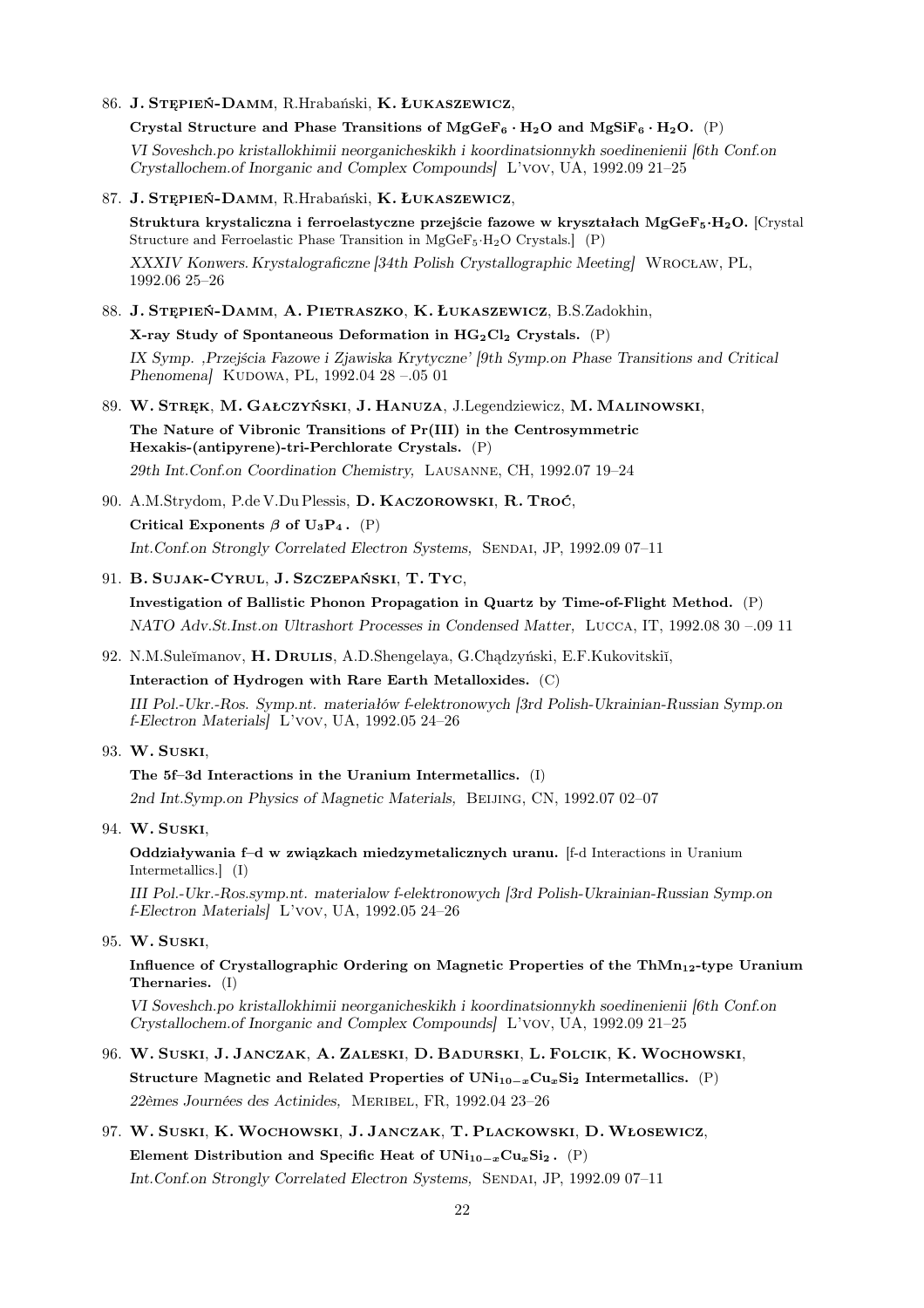98. M. Suszyńska,

Segregation of Secondary Phase Particles Near Dislocations in NaCl:Ni<sup>2+</sup> Crystals. (C) 6th Int.Conf.on Intergranular and Interphase Boundaries in Materials, Thessaloniki, GR, 1992.06 21–26

99. M. Suszyńska,

Charakterystyka defektów sieciowych oraz ich wpływ na wybrane właściwości fizyczne ciał stałych. [Characterization of Lattice Defects and Their Influence on Physical Properties of Solids.] (I) Szkoła Fizyki Ciała Stałego w Mineralogii [School of Solid State Physics in Mineralogy] KUDOWA, PL, 1992.09 14–16

100. M. Suszyńska, R.Capelletti,

The Role of Dislocations in Precipitation of Nickel in NaCl Crystals. (P) 12th Int. Conf.on Defects in Insulating Materials, Schloß NORDKIRCHEN, DE, 1992.08 16–22

101. M. Suszyńska, R.Capelletti,

ITC and EPR – Characteristics of  $Cr^{3+}$  Ions in NaCl Crystals. (P) 12th Int.Conf.on Defects in Insulating Materials, Schloß Nordkirchen, DE, 1992.08 16–22

102. A.E. SZUKIEL, K. DURCZEWSKI,

An Influence of Magnetic Excitations Lifetime on Electrical Resistivity of Certain Rare-Earth Compounds. (P)

IX Symp. ,Przejścia Fazowe i Zjawiska Krytyczne' [9th Symp.on Phase Transitions and Critical Phenomena] KUDOWA, PL, 1992.04 28 -.05 01

103. Yu.Tarnavski, G.A.Puchkovskaya, J. Baran,

Resonance Interactions of Vibrational Excitations in  $NH_4IO_3 \cdot 2HIO_3$  Crystal. (P) 21th Eur.Congr.on Molecular Spectroscopy, Vienna, AT, 1992.08 23–28

104. V.H. Tran, R. Troć,

Magnetic and Transport Properties of the UAuM Series,  $M = A$ , Ga, Si, Ge and Sn. (P) 22èmes Journées des Actinides, Meribel, FR, 1992.04 23–26

105. V.H. Tran, R. Troć,

Structural and Magnetic Properties of New Series of Ternary Compounds  $\mathsf{U}MM'$  (M and  $M' =$ Al, Ge, Si and Ge). (P)

22èmes Journées des Actinides, Meribel, FR, 1992.04 23–26

106. V.H. Tran, R. Troć,

Magnetic and Transport Properties of the UAuM Series,  $M = A$ , Ga, Si, Ge, and Sn. (P) Int.Conf.on Strongly Correlated Electron Systems, Sendai, JP, 1992.09 07–11

107. V.H. Tran, R. Troć,

Elastic Effects in Some Ferromagnetic Uranium Pnictides. (L) Int.Conf.on the Physics of Transition Metals, DARMSTADT, DE, 1992.07 20-24

108. V.H. Tran, R. Troć,

Magnetic Behavior of UPdAl, UCuGa, UCuSn. (P) Int.Conf.on the Physics of Transition Metals, DARMSTADT, DE, 1992.07 20-24

109. R. Troć,

Magnetic Behavior of a Novel Compound,  $U_4Sb_3$ . (P) 22èmes Journées des Actinides, Meribel, FR, 1992.04 23–26

110. R. Troć, D. Badurski, V.H. Tran,

Electron Transport Properties of the UTSn Series. (I) Hiroshima Worksh.on Transport and Thermal Properties of f-Electron Systems, Hiroshima, JP, 1992.08 30 –.09 02